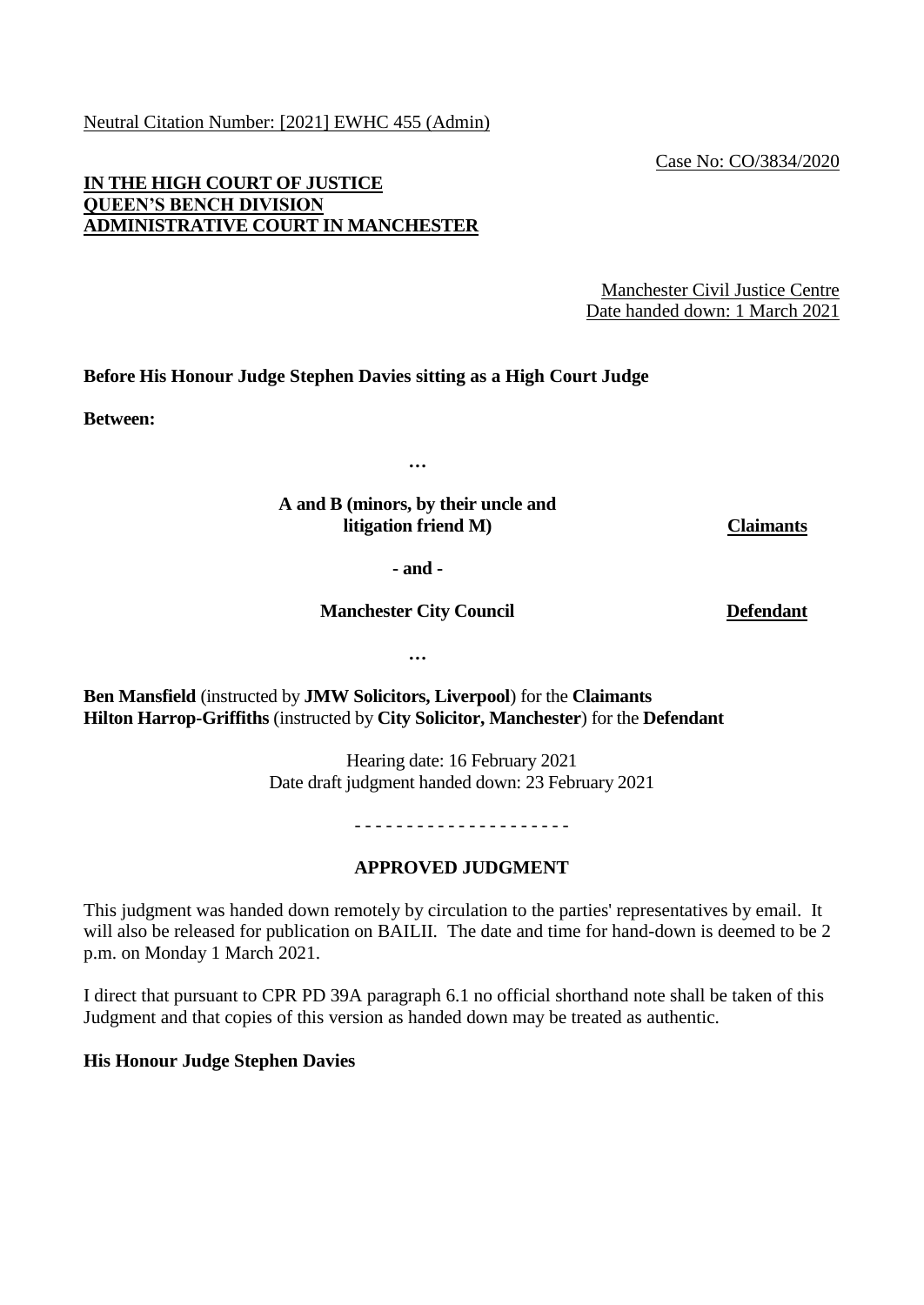#### **His Honour Judge Stephen Davies:**

<span id="page-1-1"></span>

|   | <b>Section</b>                                  | Paragraphs |
|---|-------------------------------------------------|------------|
| A | Introduction and summary of decision            | $1 - 10$   |
| B | The claimants, their family and religious faith | $11 - 26$  |
|   | The re-amended grounds of claim                 | $27 - 33$  |
| D | The legal framework                             | $34 - 63$  |
| E | Relevant events and evidence                    | $64 - 84$  |
| F | Discussion and judgment                         | $85 - 114$ |
| G | Conclusion                                      | 115        |

# <span id="page-1-0"></span>**A. [Introduction and summary of decision](#page-1-1)**

- 1. This judicial review claim [**JR**] concerns two brothers (the two claimants, whose identities are anonymised as A and B) who form part of a family and wider community of strict<sup>1</sup> orthodox Haredi<sup>2</sup> Jews living in north Manchester. Their parents are anonymised as X and Y and have 4 other children. Their litigation friend is their uncle, anonymised as M. His position, and the claimants' case as advanced through him, is the same in all material respects as that of the parents. In this judgment I shall refer to the claimants when I refer to the case as advanced on their behalf and to the boys when I refer to them as individuals.
- 2. In short, the claimants challenge the decision by the defendant as the relevant local authority to offer respite placement accommodation for the boys in a residential home in the Greater Manchester area, known as Birtenshaw, instead of in an exclusively orthodox Jewish residential home in the London area, known as Bayis Sheli. The claimants contend that if placed in Birtenshaw the boys will be unable to manifest their strict orthodox Jewish faith, whether by complying with kosher dietary laws or by fully observing the Sabbath and other holy days.
- 3. The claim raises the issue as to whether or not the decision is public law unreasonable, in the context of the statutory background of Part III of the Children Act 1989 (**CA 1989**) against which the decision was made, and the further issues as to whether or not the decision is contrary to Articles 8, 9 and/or 14 of the European Convention for Human Rights (**ECHR**) and/or relevant provisions of the Equality Act 2010 (**Eq A 2010**).

 $\frac{1}{1}$ Sometimes also referred to by themselves as ultra-orthodox Jews.

<sup>2</sup> Sometimes also spelt Charedi.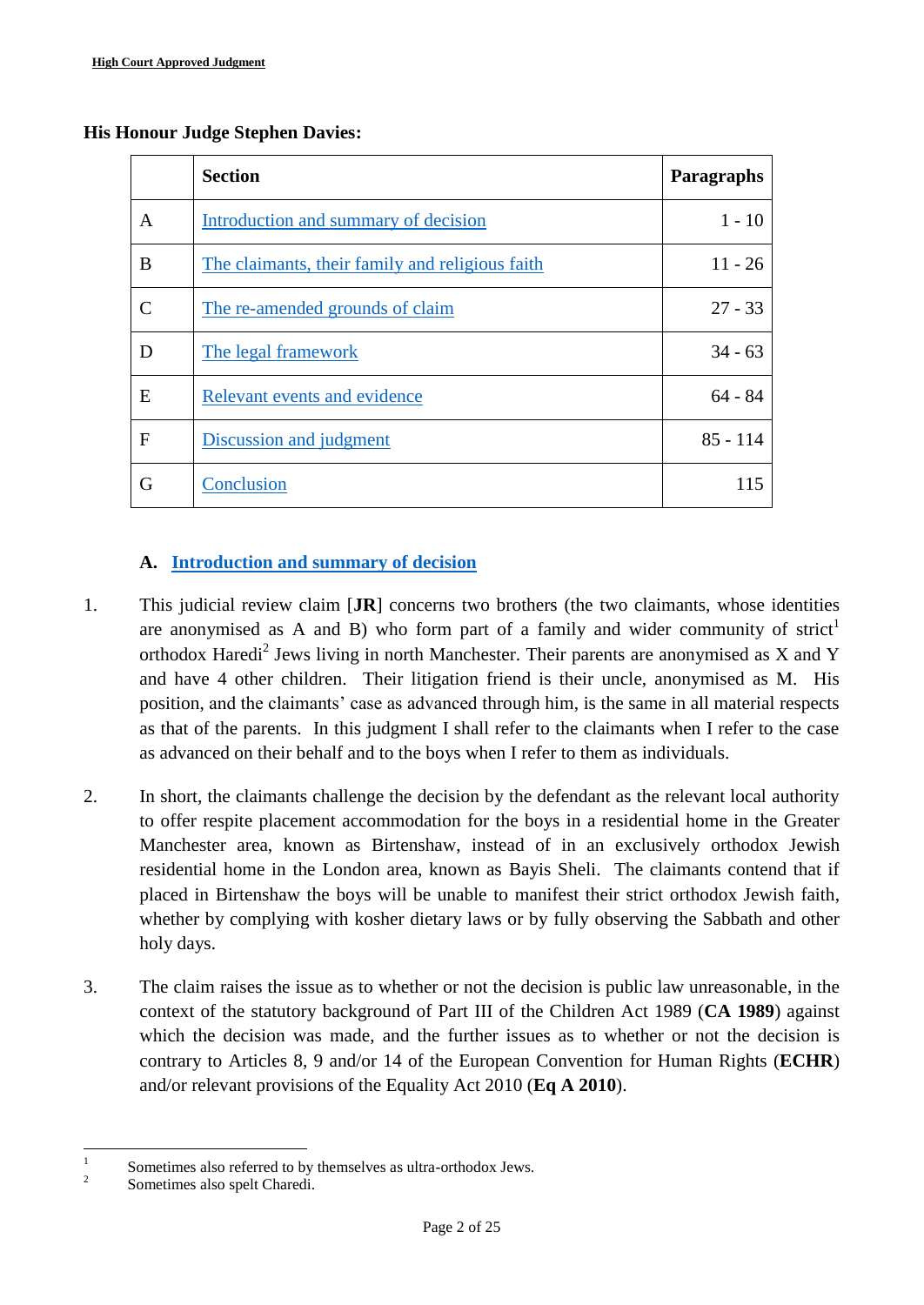- 4. It is important to state and record at the outset that: (a) the defendant does not challenge in any way the boys' right to manifest their strict orthodox Jewish faith; (b) the defendant has worked closely with Birtenshaw to prepare a care plan which would enable the boys to manifest their faith at Birtenshaw as far as considered practicable; (c) there has been close dialogue and co-operation between all parties, assisted by Rabbi Sofer<sup>3</sup>, to whom the parents and M defer in relation to matters of religious compliance, with a view to seeking to reach agreement; (d) the claimants and Rabbi Sofer are not opposed in principle to a placement at Birtenshaw and the defendant is not opposed in principle to a placement at Bayis Sheli. The issues which divide them are: (i) whether the arrangements proposed for the placement at Birtenshaw will sufficiently allow the boys to manifest their faith; and (b) whether the advantages of the boys being placed close to the family home and schools outweigh the advantages of the boys being placed in Bayis Sheli where there is no impediment, and every opportunity, to their being fully able to manifest their faith.
- 5. It is also important to state and record at the outset that this is not a case where the defendant has any objection to Bayis Sheli on the grounds of comparative cost. Indeed, it appears that the costs of accommodation at Bayis Sheli are no greater than those at Birtenshaw. Further, although there has been some recent suggestion by the claimants that the facilities at Birtenshaw are not comparable to those at Bayis Sheli and that there are some other causes for concern, these do not form part of the pleaded case and I disregard them. The witness statement of Ms Barnes, Birtenshaw's deputy chief executive in charge of operations, explains that it is a charitable pioneering organisation, founded by parents who did not wish to send their own disabled children to institutions far from home, and I am satisfied there is no basis for any criticism of Birtenshaw as an establishment or of its ethos or of its staff. The same is also true of concerns previously expressed by the defendant as to Bayis Sheli. This case is concerned with principled positions taken by both parties which are, I am sure, adopted and maintained in good faith by both parties.
- 6. I have had the benefit of reading the witness statements filed on behalf of the claimants and the defendant, including statements from the parents, the uncle, Rabbi Sofer, the responsible social worker Ms Shaw and a representative of Birtenshaw. I also had the benefit of reading a report by an independent social worker (**ISW**), Ms Stubbs, in which she considered the boys' capacity and competence to perform certain tasks relevant to the manifestation of their faith. I have also been referred to relevant documents and to the relevant legal materials by counsel and I am extremely grateful to them both for their measured and helpful submissions
- 7. It is clear that the claimants face a high hurdle to persuade me that the defendant's decision is one which is not reasonably open to a local authority, acting responsibly in accordance with the statutory scheme under the CA 1989, and it is also clear that the arguments under the ECHR and Eq A 2010 raise fact sensitive issues where there is room for legitimate disagreement.

 $\overline{3}$ 

Rabbi Sofer is employed by the Manchester Beth Din which has a kashrus division which certifies kosher kitchens and supervises kosher food at establishments such as schools and care homes.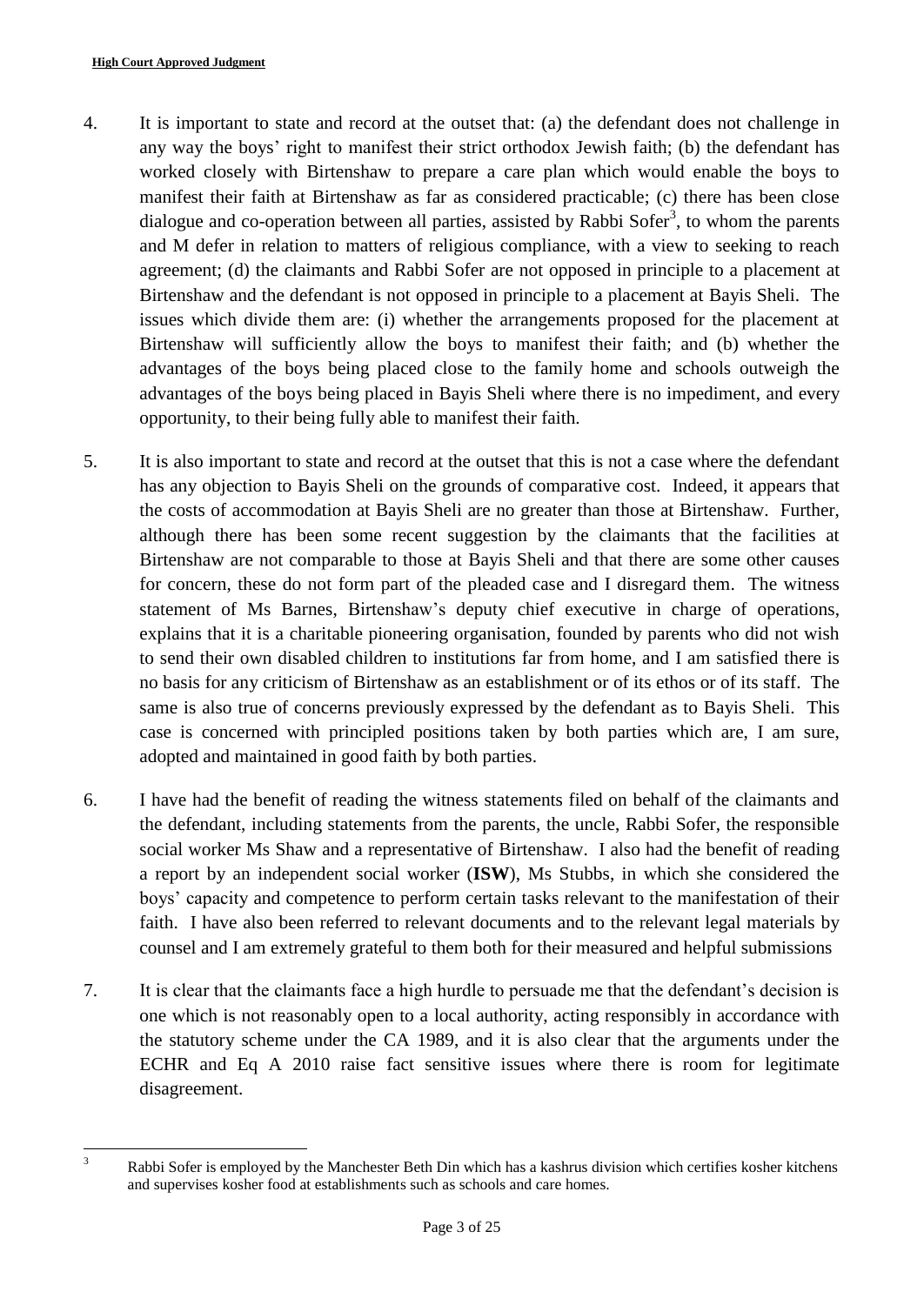- 8. There are also important differences as between the position of the two boys. As regards A, it is agreed that there should be a 12 week placement for assessment with some weekend home stays or visits The only two issues are whether the placement should be at Bayis Sheli or at Birtenshaw and whether it should be under s.20(1)(c) or s.20(4) CA 1989. As regards B, it is now agreed that he should remain at home for the present time, although whereas the defendant proposes a once fortnightly overnight respite stay at Birtenshaw the claimants propose a once fortnightly full weekend stay at Bayis Sheli together with respite placement at Bayis Sheli during school holidays. There is also a disagreement as to whether B's placement should be under s.20(1)(c) or s.17(6) CA 1989.
- 9. On the particular facts of this case I have concluded that:

(a) The defendant's decision in relation to A, to offer a 12 week assessment placement at Birtenshaw, is public law unlawful and in breach of his ECHR rights.

(b) The defendant's decision in relation to B, to offer a once a fortnight overnight stay at Birtenshaw, is neither public law unlawful nor in breach of his ECHR rights or contrary to the Eq A 2010.

10. I also make some wider observations in section F below which I hope will be of some assistance to the parties going forwards.

**B. [The claimants, their family and religious faith](#page-1-1)**

- <span id="page-3-0"></span>11. A is 15 years, turning 16 in June 2021. B is 11 years, turning 12 in Sept 2021.
- 12. They both have a number of medical and behavioural conditions which require a very high level of supervision.
- 13. In summary, A has a diagnosis of congenital hypothyroidism, expressive language disorder, attention deficit hyperactivity disorder with difficult behaviours and an intellectual disability due to mutation on the KDM5C gene. These are long-term impairments. He functions at a much younger primary school age than his true age. He does not use verbal communication and uses signs, symbols and Makaton (an integrated language programme designed for persons with learning disabilities) to communicate. He struggles with sleep and can be awake from 3am. He can and does on occasions act violently towards his siblings and towards his parents, his mother in particular.
- 14. B also has a diagnosis of congenital hypothyroidism, expressive language disorder, an intellectual disability due to mutation on the KDM5C gene, as well as epilepsy. He is incontinent. He also does not use verbal communication and uses body language, facial expressions, gestures and symbols to communicate. He also struggles with sleep and can be awake from 4.30am. He also can and does on occasions act violently towards his siblings and his parents, again towards his mother in particular. He is impulsive and is liable to run out of the house and into the road with no awareness of danger from traffic.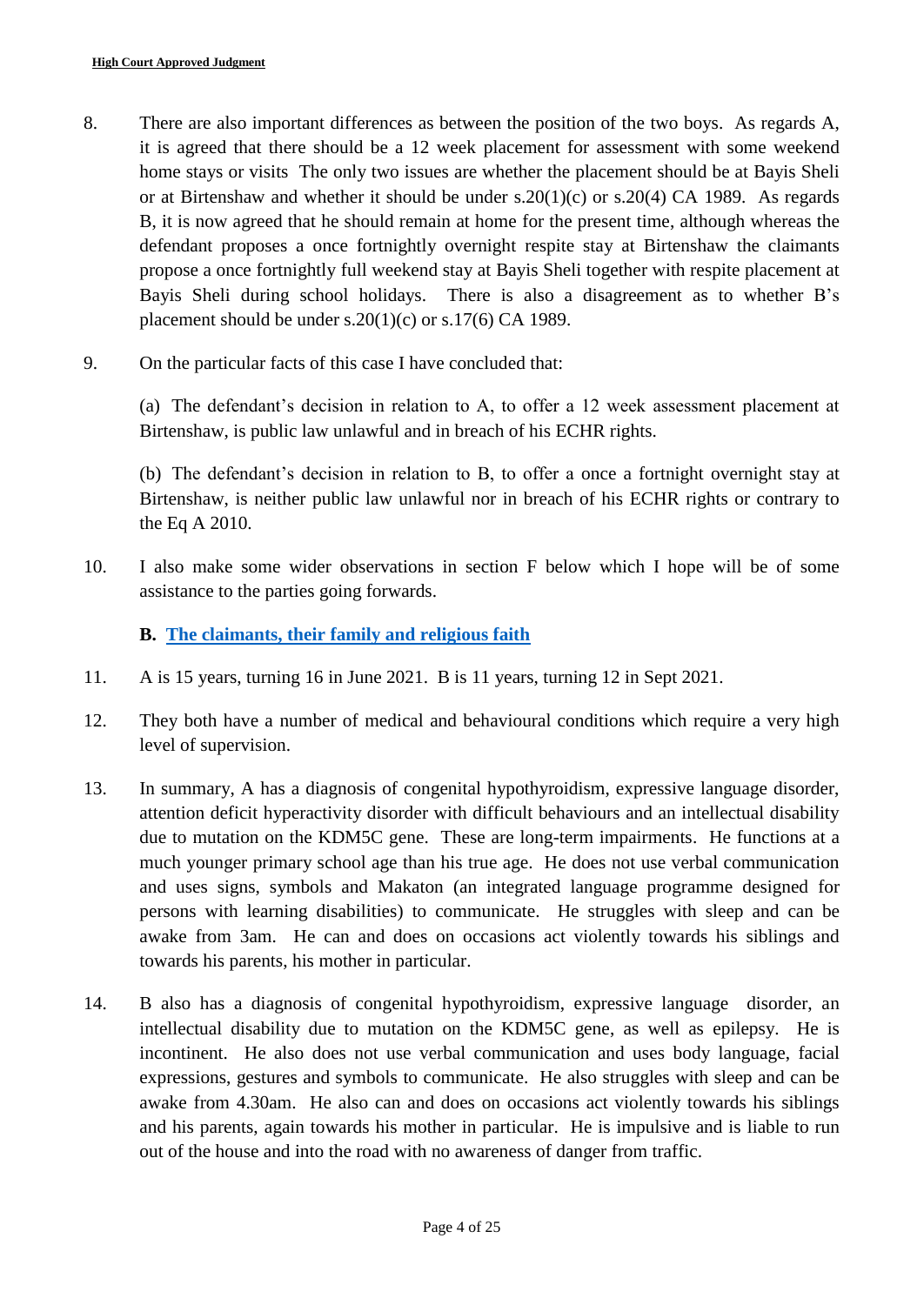- 15. The four other children range in age from 16 years to 3 years. Three of them have additional needs. The father works full time to support his family and is also heavily engaged in religious observances. It follows that the burden of looking after the 6 children falls most heavily on the mother and is not surprising that this burden is an exhausting one and has led her at times to feel overwhelmed and unable to cope.
- 16. Nonetheless, there is no suggestion that the parents are anything other than caring and devoted parents towards the boys and that they want only the very best for them. Indeed, it is clear that the boys are very attached to the whole family, including each other, even though they frequently fight with each other.
- 17. A currently attends a non-Jewish school on a daily basis, which he enjoys and where he is happy. His food is prepared and taken to school for him by his mother, so that all he needs to do is to unpack and eat his food under staff supervision. Although there is no religious observance as such he is aware in general terms of his Jewish faith and is encouraged to learn about and to celebrate it. His attendance at school has been adversely impacted over the last year due to the impact of the Covid-19 pandemic.
- 18. B currently attends a Jewish school on a daily basis where there is no difficulty with kosher food or religious observance and there is no plan for this to change.
- 19. Both currently attend an after school club for Jewish children with disabilities on a number of days each week, which they both enjoy.
- 20. Generally, the boys adhere to strict Jewish religious laws whilst at home. This involves adherence to strict standards for dietary matters. These are that the food they eat is kosher and prepared, sourced, stored, handled and cooked in ways that are in accordance with Jewish dietary laws, known as kashrus, including a requirement that the food is served by an orthodox Jew, a requirement that meat or fish and milk foods are separately stored and cooked, with separate cooking and serving utensils for each, and a requirement that vegetables are thoroughly checked to ensure that no insects have been inadvertently left on them. As Rabbi Sofer explains, these rules are complex, although second nature to observant orthodox Jews, and it would be unthinkable for any orthodox Jew to consume non-kosher food. It also involves adherence to strict requirements for Sabbath and other holy day observances. It is unrealistic to summarise all of these requirements, although they include a prohibition on travel and cooking and the use of electronic devices on the Sabbath and additional requirements for prayers and other religious observances for Friday evening dinner and Saturday lunch.
- 21. The claimants' case is that Birtenshaw cannot provide dietary compliance with kashrus requirements, even though they are willing to provide facilities such as separate fridges, cookers, storage and utensils, primarily due to the refusal to sanction the presence of a mashgiach (a Jewish person authorised to supervise the observance of Jewish dietary requirements in an establishment where kosher food is served) for a sufficient time to supervise food storage and preparation in the kitchen and to be satisfied that the kitchen is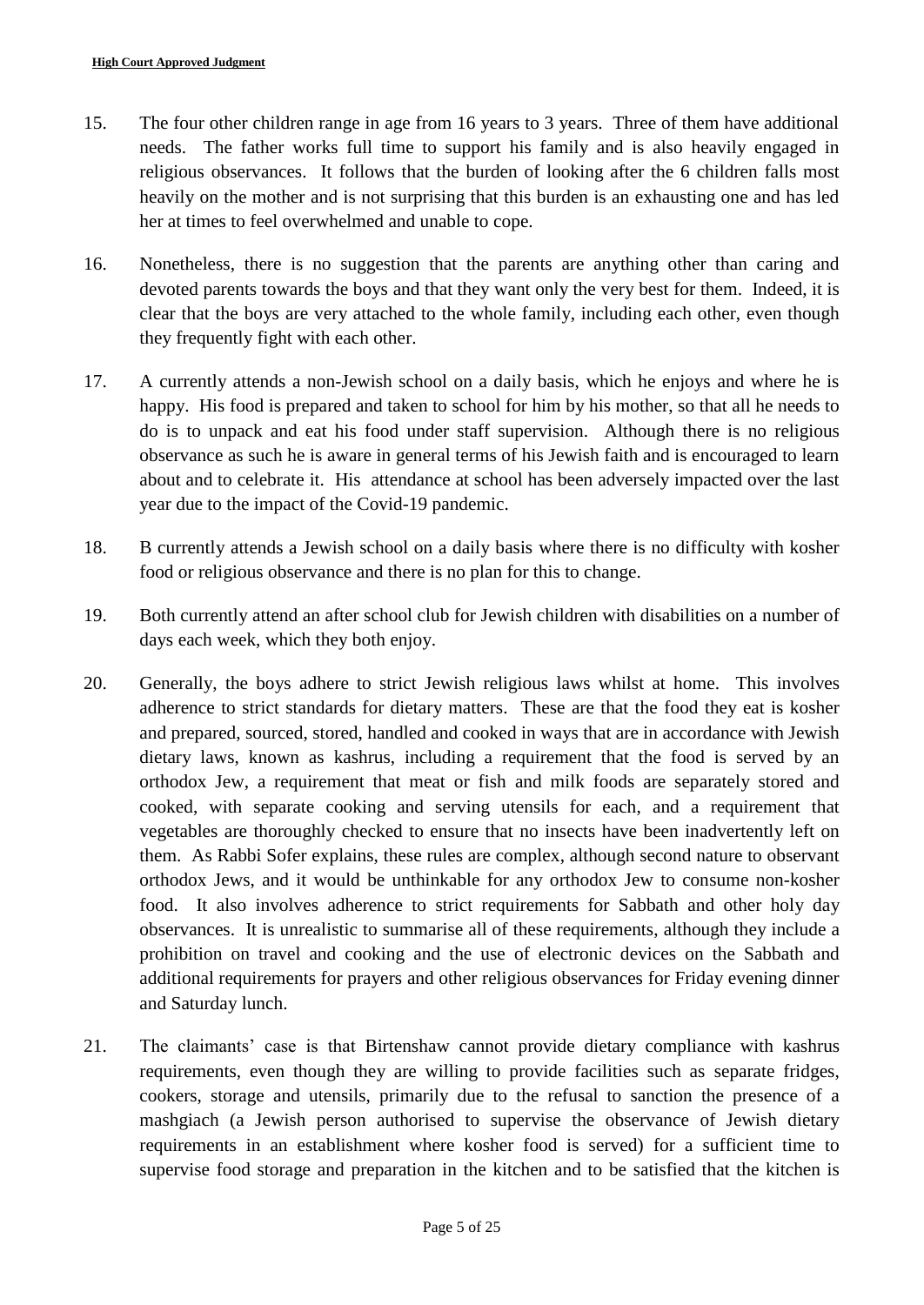compliant with kashrus requirements, which the claimants contend: (a) is necessary in any event; (b) is compounded in circumstances where the claimants contend that the ISW report demonstrates that neither A nor B have the capacity or competence to ensure dietary compliance, so that no argument could be made that they could do so in the absence of such visits. The claimants' case is that neither A nor B could prepare kosher food themselves because they lack sufficient mental capacity or competence in terms of their awareness of the full dietary requirements to prepare hot food, including unsealing and heating ready-made kosher meals.

- 22. It is important to record that Birtenshaw has no objection to the attendance of a mashgiach as such and, indeed, that they are agreed that there should be advisory visits from a mashgiach at the outset and thereafter every Saturday for Sabbath lunch. Their concern is that it would be inappropriate to permit any adult who is not a member of staff to be present for extended periods in the house, particularly in the kitchen, where the "ordinary life" ethos which they operate envisages that each and every one of the children living in the house should be able to treat the house as their home, around which they can travel as in a normal house without coming into contact with unfamiliar adults.
- 23. The claimants' case is also that Birtenshaw cannot provide compliance with reasonable minimum standards as regards Sabbath and other holy day requirements. In particular, it is said that allowing only one visit from a mashgiach on the Saturday would leave Friday night religious requirements entirely unfulfilled, and that having prayers played over electronic devices would be not only inadequate but in contravention of Jewish law prohibiting the use of electronic devices on the Sabbath. It is also the case that, due to Sabbath travel restrictions and Birtenshaw's location, if a mashgiach was required for any part of the Sabbath they would have to stay at a local hotel for the whole Sabbath. Whilst mashgiachs are prepared to do so, not surprisingly the same person would not be prepared to do so every weekend, so that there would have to be a rotation of individuals which Birtenshaw believes would be unsettling for the child residents if they were present for extended periods over Friday night and Saturday. The claimants are also concerned that the care plan contains no proposals as to how the religious requirements of the forthcoming Passover period could be accommodated at Birtenshaw, since the witness statement of Ms Barnes shows that the planning is still only at discussion stage.
- 24. I have already referred to the difficulties the parents experience as a result of the boys' behavioural difficulties, including the ever-present risk of and use of actual violence to each other, to their parents and to their siblings. In summary, although the parents can just about manage when the boys are at school, as that provides some respite, they find it almost impossible to manage during the weekends and school holidays. That is why, leaving aside anything else, they are so desperate for respite accommodation over school holidays. Sabbath and other holy days present a particular problem, because the father is required to attend synagogue at least three times on the Sabbath, leaving the mother to care for all six children very much by herself. Although the defendant has more recently provided home support over Sabbath the parents, whilst grateful, understandably find this a little intrusive.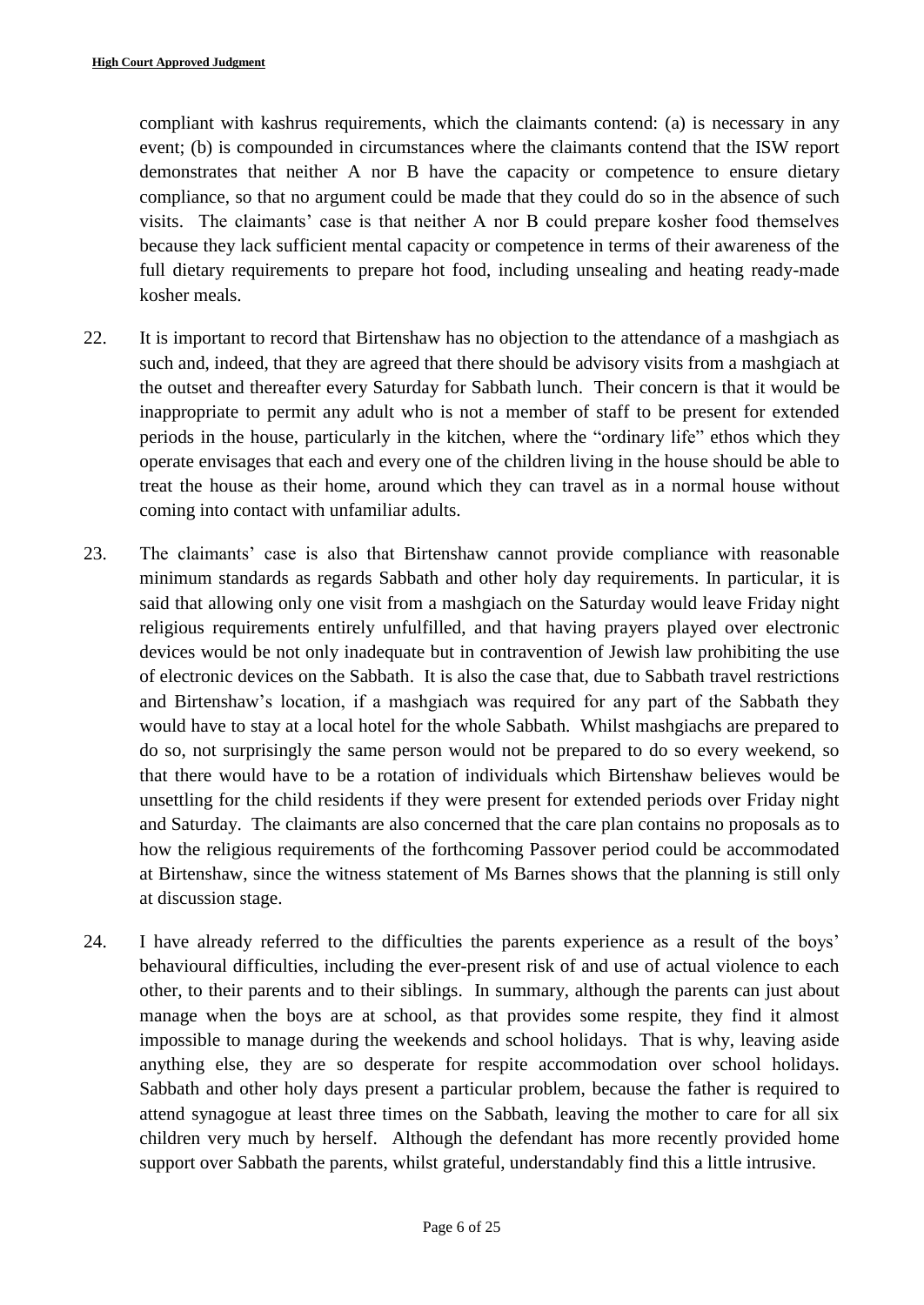25. Having summarised the claimants' case, I can also summarise the defendant's case most effectively by quoting par. 18 of the witness statement of Ms Shaw made 21.1.21:

"The local authority believes that A and B's religious and cultural needs will be met to a reasonable standard at Birtenshaw due to the adjustments and arrangements which Birtenshaw have put in place. When considering all of A's needs, particularly the importance of him remaining near to his family, his right to family life, attending the same school and continuing to engage in activities in his local community, Birtenshaw is the place which is best able to meet A's holistic needs. Birtenshaw is a far more suitable venue for B's respite care needs given its proximity to the family home. As B is only 11 years old, he should be supported to remain in his parents' care if at all possible in keeping with his best interests and whilst ensuring all of his needs are met."

26. Finally, there has also been some consideration, particularly in relation to A, as to his next stages. It is plain that in reality all parties agree that any placement for A, wherever it is, is likely to become his principal residence for the rest of his childhood. The claimants have suggested that if he was accommodated on a permanent basis at Bayis Sheli - as they consider should happen - there is a suitable educational facility he could attend until aged 19. The defendant has suggested that if A was accommodated on a permanent basis at Birtenshaw he could transition to the college connected with his current school and continue attending his after-school club. It appears from the mother's witness statement there is also an educational facility for orthodox Jewish children which the parents would consider as an alternative option.

# **C. [The re-amended grounds of claim](#page-1-1)**

- <span id="page-6-0"></span>27. It is alleged as ground 1 that the defendant is in clear breach of the claimants' right under art. 9 ECHR to manifest their religion in worship, teaching, practice and observance.
- 28. It is alleged as ground 2 that the defendant is breaching the claimants' art. 8 rights to private family life as their religious beliefs, practices and culture are intimately linked to and interwoven with their private family lives and failure to offer accommodation that meets those needs is a clear breach of the claimants' art. 8 rights.
- 29. It is alleged as ground 2(a) that the defendant is acting irrationally and public law unreasonably in failing to accept a duty to accommodate the claimants under s.20(1) CA 1989. This is because the defendant accepts only that it has decided to exercise its power under s.20(4) to provide accommodation to A and contends that its proposal to offer once fortnightly respite accommodation to B is made under s.17(6) CA 1989.
- 30. It is alleged as ground 3 that the defendant is guilty of unlawful indirect religious discrimination contrary to s.19 and 29(2) Eq A 2010.
- 31. It is alleged as ground 4 that the defendant is guilty of discrimination under art. 14 ECHR.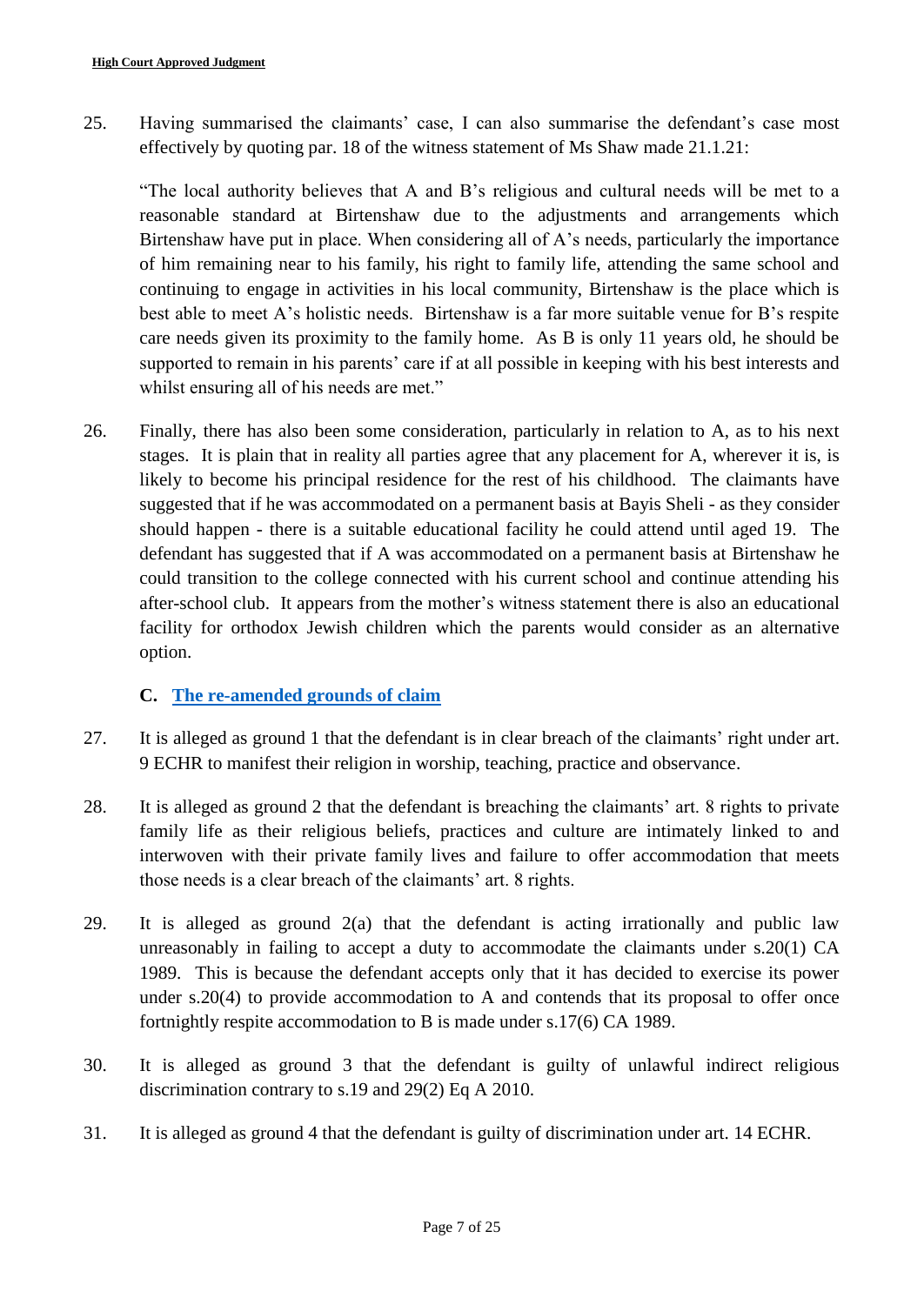- 32. It is alleged as ground 5 that the defendant is in breach of duty under s.22(5) CA 1989 ,by failing to give due consideration to the claimants' religious persuasion and cultural and linguistic background.
- 33. Finally, it was alleged as ground 5(a) that if, contrary to ground 2(a), the defendant is not under a duty under s.20(1) CA 1989 in relation to B, then it is under a duty to provide appropriate accommodation under s.17(6) and Schedule 2 Part 1 which ought to be "shared care". This claim was not pursued in oral submissions and I am satisfied that this was the right decision, since there is no reasonable prospect of my being satisfied that the proposal of fortnightly overnight respite accommodation at this stage can in itself be challenged as irrational or public law unreasonable.

# **D. [The legal framework](#page-1-1)**

<span id="page-7-0"></span>34. It is plainly important to put the defendant's decisions and the claimants' challenges to them in their proper legal framework.

# *The Children Act 1989*

- 35. The starting point is Part III CA 1989, entitled "Support for children and families provided by local authorities in England". It includes a group of sections concerning the provision of services to children in need and their families.
- 36. By s.17(1) CA 1989 a local authority is under a general duty to "safeguard and promote the welfare of children within their area who are in need, and so far as is consistent with that duty, to promote the upbringing of such children by their families, by providing a range and level of services appropriate to those children's needs". These services may include the provision of accommodation (ss.17(6)), as to which more specific provision is found in s.20. As to s.17 CA 1989 Mr Harrop-Griffiths referred me to the decision of the House of Lords in *G v Barnet LBC* [2003] UKHL 57, where it was argued for the appellant children that once accommodation was identified as a need there was an absolute right to that accommodation. Dismissing the appeals, it was held by the majority that s.17 set out duties of a general nature only, not intended to be enforceable as such by individuals. It follows that any claim for breach of such a duty could not be maintained in this case.
- 37. By s.20 CA 1989, entitled: "provision of accommodation for children: general", provision is made both for a duty to accommodate in the circumstances arising under s.20(1) and a power to accommodate under s.20(4).
- 38. As relevant to this case, the duty to accommodate arises where it appears to the local authority that any child in need in their area requires accommodation as a result of "(c) the person who has been caring for him being prevented (whether or not permanently and for whatever reason) from providing him with suitable accommodation or care".
- 39. It was said in *G v Barnet* that the words 'for whatever reason' indicate that the widest possible scope must be given to this provision: Lord Hope at [100].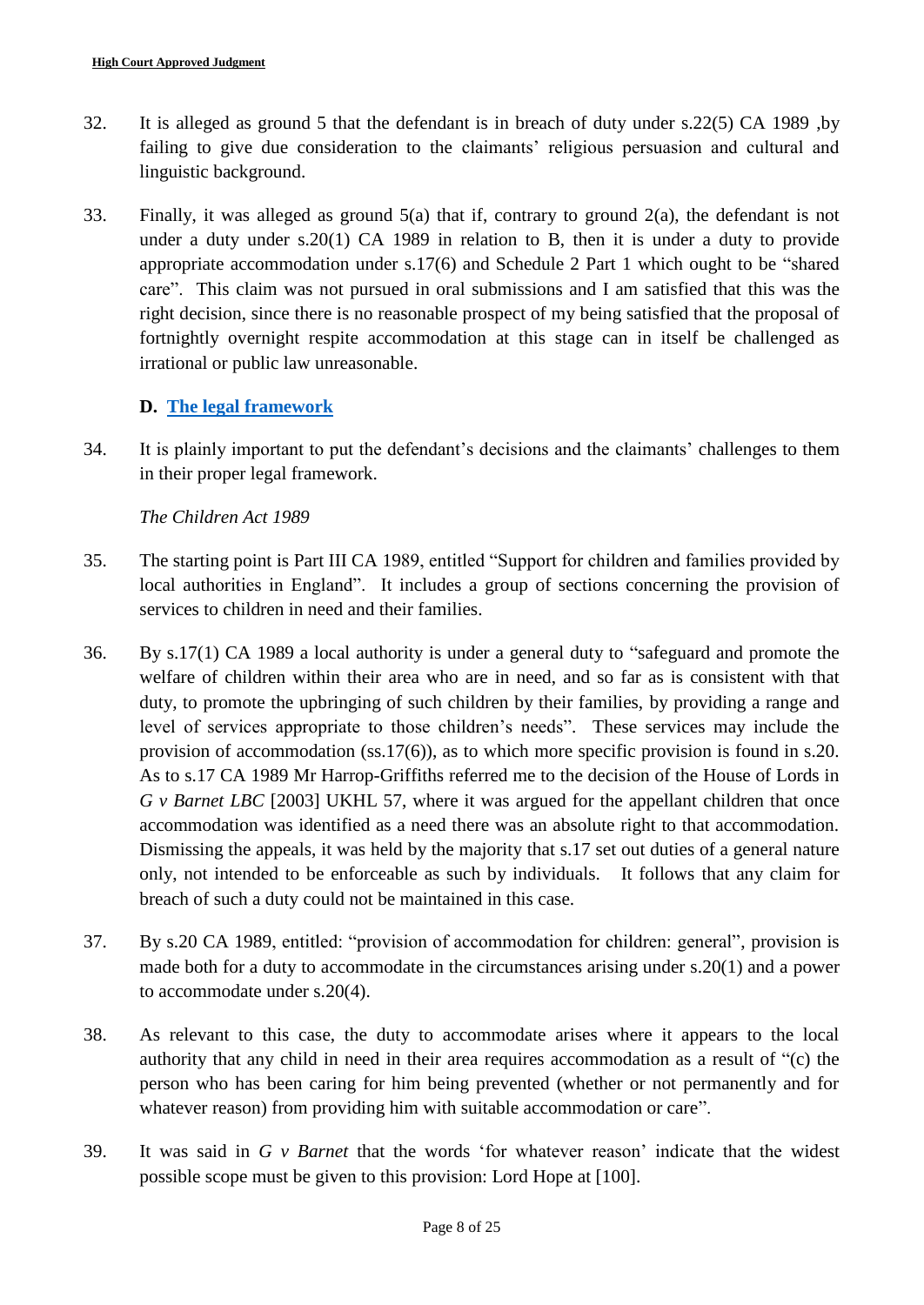- 40. Following oral submissions I referred to the decision of the Court of Appeal in *T v Hertfordshire CC* [2016] EWCA Civ 1108 which made clear at [11] (per Burnett LJ) that a decision as to whether or not it appears to a local authority that a child requires accommodation is vulnerable to attack only on conventional public law grounds. In that case the Court also noted that "the need for accommodation to be provided pursuant to section 20 will often arise as an emergency and for a short time, sometimes only for a day" [24].
- 41. I also referred to the decision of Nicol J in *JG v Kent CC* [2018] EWHC 1102 (Admin), a case of some initial similarity to the present, in that it involved a challenge to a refusal by a local authority to accommodate under 20(1) CA 1989 in respect of a child whose violence was causing emotional and physical harm to his siblings. In that case the judge held that in such circumstances "the only conclusion to which KCC could have come was that TG's parents were prevented from providing him with suitable accommodation, at least on a fulltime basis. Even allowing for the expertise of social workers, no other conclusion could have been rationally reached" [102]. However, that was of course a decision reached on its own particular facts, which are more extreme than those of the present case, in circumstances where the local authority had not made any accommodation proposals for the child at all.
- 42. In contrast, under s.20(4) the local authority has the power to accommodate, even where a person who has parental responsibility for him is able to provide him with accommodation, if they consider that to do so would safeguard or promote the child's welfare.
- 43. As regards decisions in relation to looked after children (which do not include children provided with accommodation under s.17(6)), it is common ground that, by reference to s.22(4) CA 1989 the local authority must ascertain, so far as reasonably practicable, the wishes and feelings of the child and his parents regarding the matter to be decided and, by reference to s.22(5), give due consideration to: (a) "such wishes and feelings of his child as they have been able to ascertain, having regard to his age and understanding"; (b) his parents' wishes and feelings; and (c) "to the child's religious persuasion, racial origin and cultural and linguistic background".
- 44. It is well established that in public law giving due consideration to a matter does not mean treating it as decisive. In a case involving the similar phrase "due regard" used under the Eq A 2010, Dyson LJ said that what is "due" is "the regard that is appropriate in all the circumstances": *Baker v Secretary of State for Communities and Local Government* [2009] PTSR 809. It is obviously a fact-sensitive question for the local authority to determine, subject only to challenge on well-established JR grounds.
- 45. Section 22C CA 1989 is also material because, in determining which placement is the most appropriate one for a looked after child, the local authority must, subject to their duties under s.22, ensure so far as is reasonably practicable in all the circumstances of the child's case that the placement is such that it allows the child to live near his home, does not disrupt his education or training, enables the child and any looked after sibling to live together, and is suitable to the child's particular needs if disabled.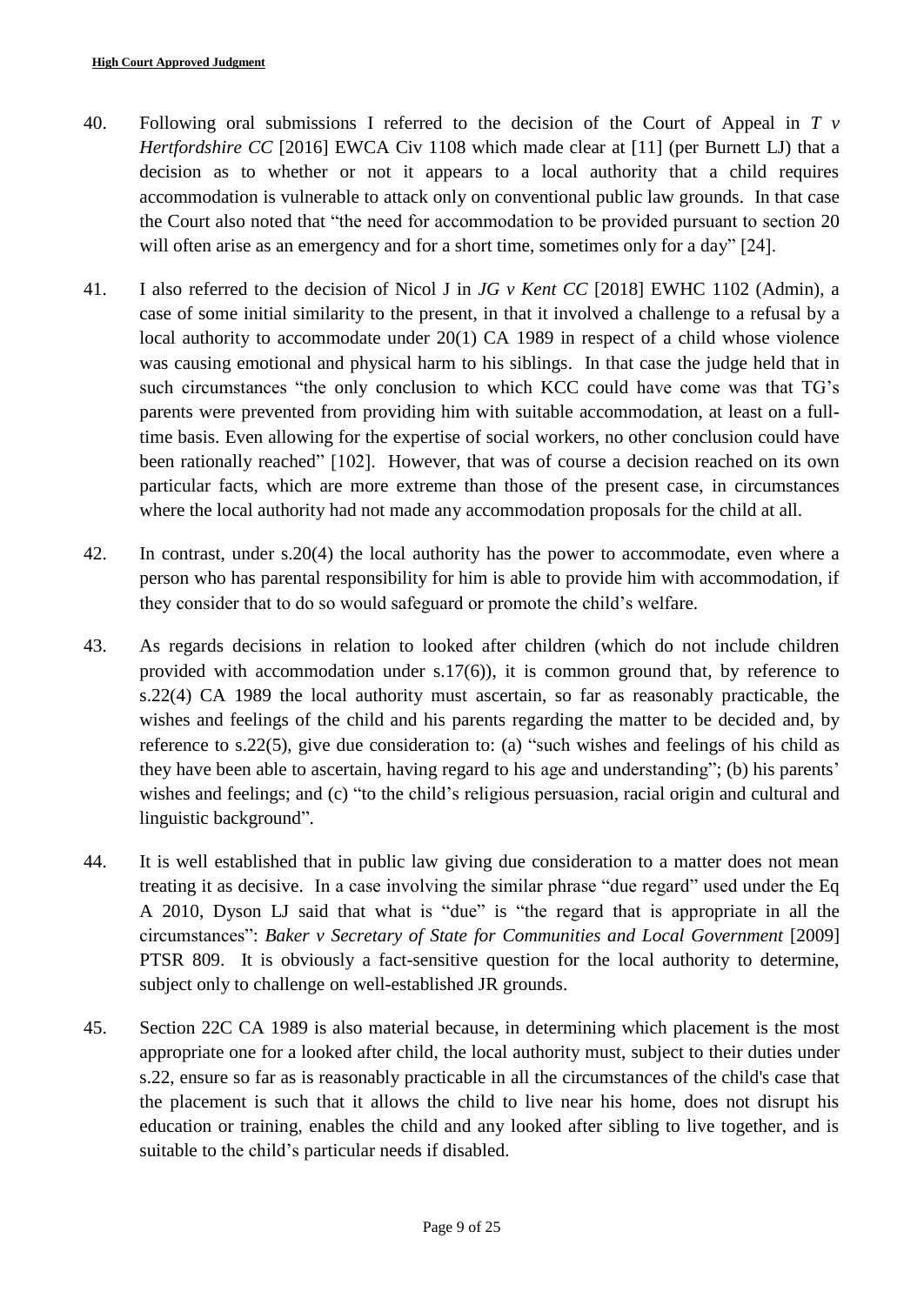- 46. It follows from the above that any challenge to the exercise by the defendant of the statutory duties and powers under s.20 can only be founded on well-established JR grounds. Here, the principal argument advanced is that the defendant's decisions are public law unreasonable or irrational. It is well-established in law that since the decision is to be made by the local authority, the court should not interfere unless it is satisfied that the decision is outside the range of decisions open to the local authority, acting rationally and reasonably in accordance with their legal obligations. The Administrative Court does not have the jurisdiction to make its own decision as to what is in the best interests of the children.
- 47. I bear this restriction on the powers of the court in JR cases well in mind, even though at times Mr Mansfield's submissions came close to inviting me to make my own decision. I also bear in mind that the court is required to undertake the process of JR by reference to clearly identified challenges to clearly identified decisions. The appellate courts have repeatedly warned against the dangers of "rolling" JRs, where successive challenges are made to successive decisions in the same proceedings without proper identification of the grounds of each such challenge. However, in this case the claimants have been required by order of Julian Knowles J to plead their updated case in re-amended grounds. Moreover, given that the defendant is maintaining its decision to continue to offer placements in Birtenshaw and refuse to place in Bayis Sheli in the light of further developments and in its updated care plans it was sensibly not argued by Mr Harrop-Griffiths that I should not have regard to the up to date position, as to which both parties were permitted to file evidence, when making my decision.

# *ECHR and Eq A 2020*

- 48. There is no need to further lengthen this judgment by making detailed reference to the relevant articles or case law, domestic and European. As I observed during oral submissions, I found a very useful summary for present purposes in the decision of the Divisional Court (Singh LJ and Whipple J) in *Adath Yisroel Burial Society v HM Senior Coroner for Inner North London* [2018] EWHC 969 (Admin), and I have extracted liberally and with gratitude sections from their judgment in paragraphs 49, 57 and 63 below.
- 49. Art. 9 provides as follows:

"(1)Everyone has the right to freedom of thought, conscience and religion; this right includes freedom to change his religion or belief and freedom, either alone or in community with others and in public or private, to manifest his religion or belief, in worship, teaching, practice and observance.

(2) Freedom to manifest one's religion or beliefs shall be subject only to such limitations as are prescribed by law and are necessary in a democratic society in the interests of public safety, for the protection of public order, health or morals, or for the protection of the rights and freedoms of others."

50. The freedom to manifest one's religion or beliefs is not absolute but can in principle be subject to limitations. However the limitations must be prescribed by law and necessary in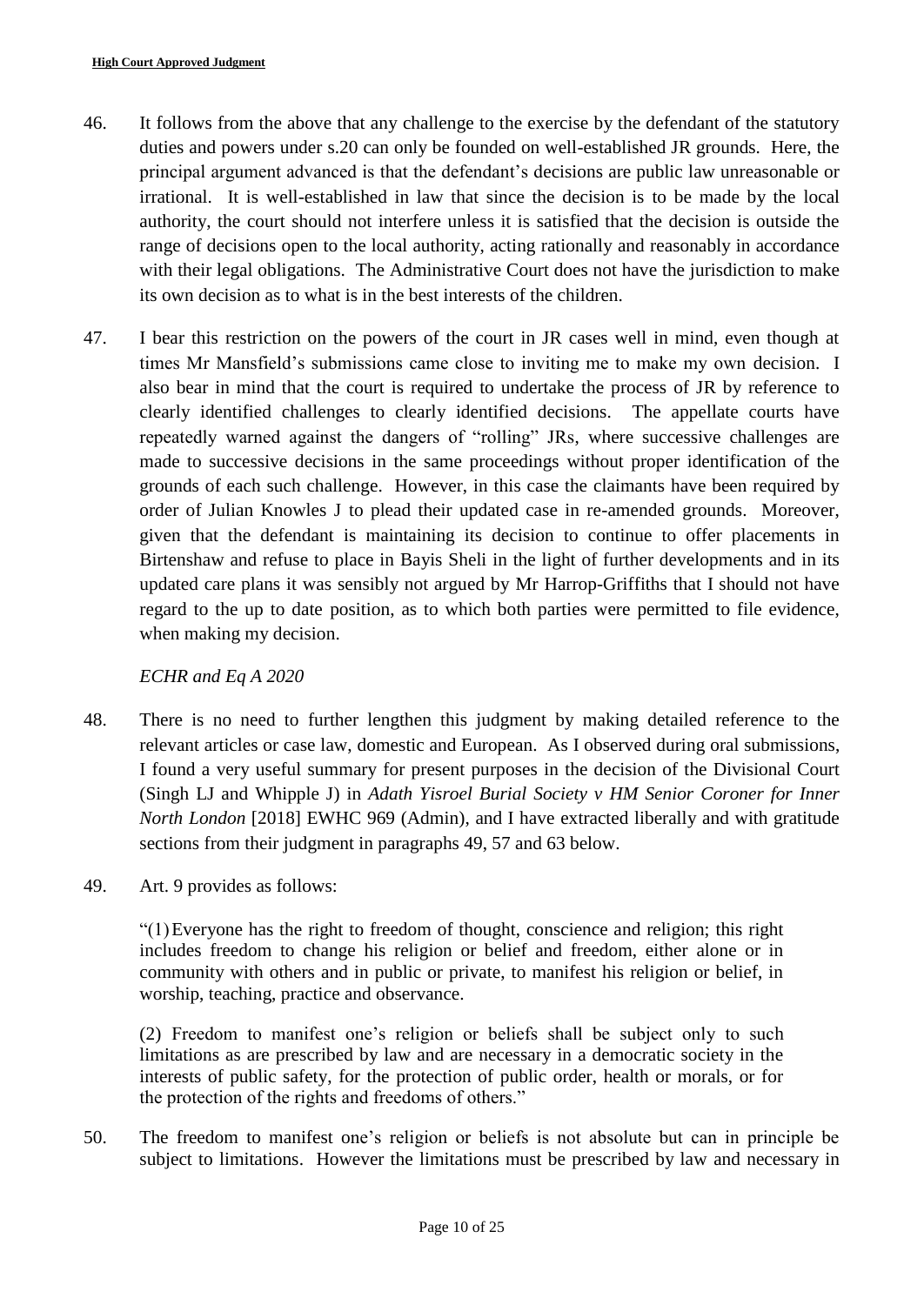order to serve one of the legitimate aims set out. To be "necessary", it must satisfy the principles of proportionality, so the following four questions have to be addressed:

- (1) Is the legitimate objective sufficiently important to justify limiting a fundamental right?
- (2) Are the measures that have been designed to meet it rationally connected to that objective?
- (3) Are they no more than are necessary to accomplish it? and
- (4) Do they strike a fair balance between the rights of the individual and the interests of the community?
- 51. In this case it is submitted by Mr Harrop-Griffiths that the structure of the children in need and looked after child provisions of the CA 1989 meet the requirement of proportionality in that, whilst they require the local authority to give due consideration to the child's religious persuasion, that is not to be regarded as a conclusive factor and may give weight to other countervailing factors, such as (for example) the factors mentioned in s.22C CA 1989.
- 52. Sensibly, Mr Mansfield did not suggest that the structure of the CA 1989 offended art. 9 ECHR. However, he did submit, and Mr Harrop-Griffiths did not disagree, and it is undoubtedly the case, that this court must consider whether or not the actual decisions made by the local authority in this case interfere with the freedom to manifest religion and, if so, whether or not they meet the requirement of proportionality. This was summarised by Lord Hope in *G v Barnet* at [69], where he noted that the general duty in s.17(1) was in keeping with art 8(2) and that "the question whether decisions taken under Pt III are compatible with the child's art 8 convention rights must, of course, depend on the facts of each case". This is not the same as simply asking whether or not the decisions are public law lawful and requires the court to conduct its own rigorous and intrusive review: see Lord Bingham in *R v Shayler* [2002] UKHL 11 at [33]. The burden of proving justification for any interference with ECHR rights lies upon the local authority: see the cases cited by Sir Michael Fordham in his Judicial Review Handbook 7<sup>th</sup> edition at 37.1.20.
- 53. In this regard it must be noted that it is not suggested that it is an answer that the boys in this case do not, due to their developmental deficits, have the same understanding of the Jewish faith and its dietary and other religious requirements as practised by the Charedi community as would an adult or a boy of 15 or 11 who did not have the same deficits. Mr Mansfield submitted that the boys, being equivalent to very young children due to their deficits, should be treated as having the same religious persuasion as of their parents, referring me to the decision of Baker J in *Re A and D (Local Authority: Religious Upbringing)* [2011] 1 FLR 615 at [73]. Mr Harrop-Griffiths did not quarrel with that submission and I accept it as obviously correct.
- 54. However, in the following paragraphs of his judgment in *Re A and D*, Baker J went on to observe that all of the duties of a local authority under the CA 1989 are subject to the overriding duty to safeguard and promote the welfare of children in need and looked after children and, after referring to certain observations of Ryder J in *Haringey London Borough*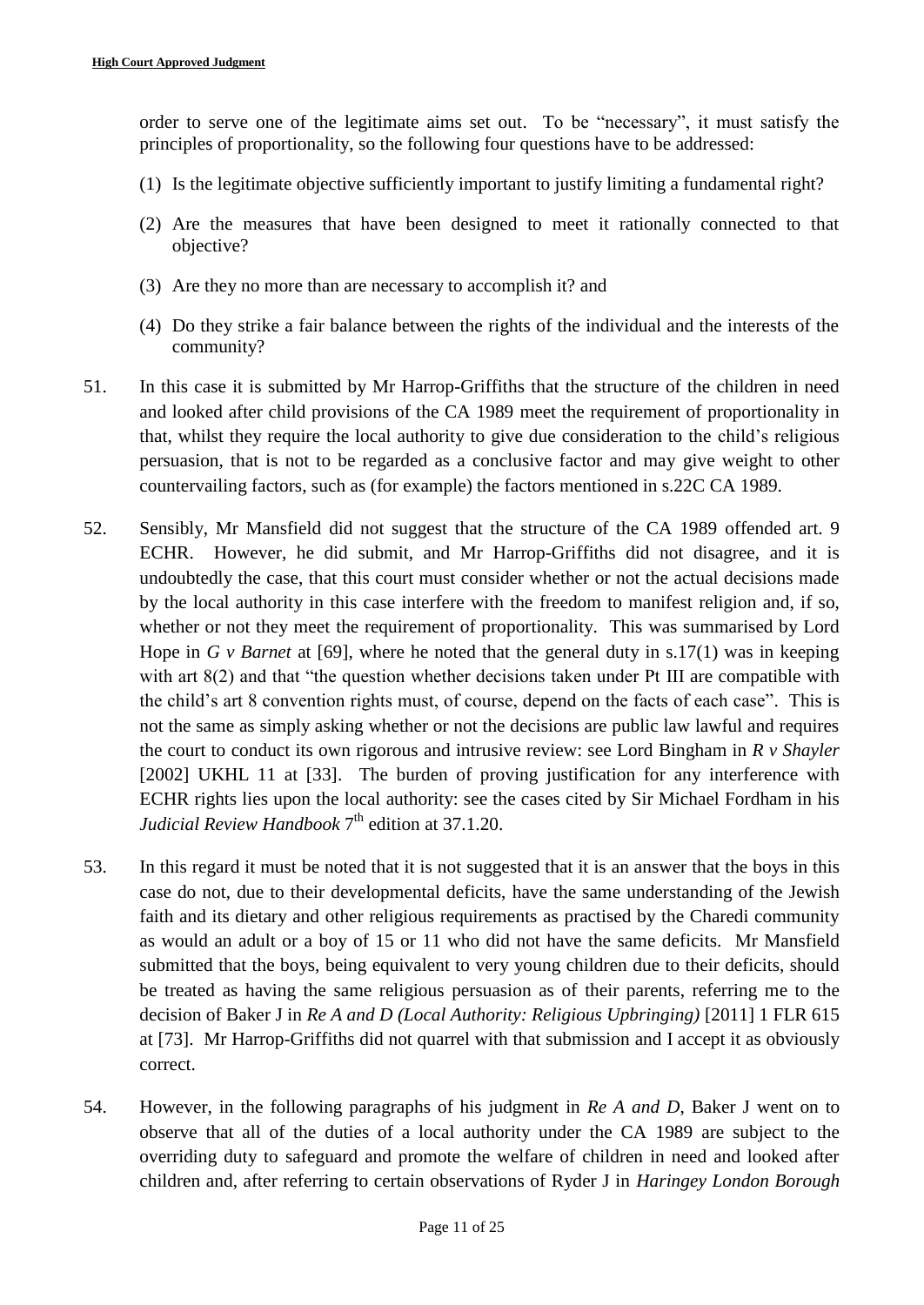*Council v C* [2007] 1 FLR 1035 at [36], referred to the succinct analysis of Ward LJ to the same effect in *Re P (A Minor) (Residence Order: Child's Welfare)* [2000] Fam 15 as follows: "in the jurisprudence of human rights the right to practise one's religion is subservient to the need in a democratic society to put welfare first".

- 55. The case of *Re P* is of some interest in that it also concerned the tension between the religion and other welfare considerations of a child born into the orthodox Jewish faith. The judgment of Ward LJ identified a number of relevant principles, including at (4) the child's rights under Art 9 ECHR and Art 14 of the Convention of the Rights of the Children. In that case the child was born with Downs syndrome and the evidence was that this would always limit her level of understanding as to her Jewish faith. It was not suggested in that case that the freedom of a child to manifest their religion should be restricted on the basis that he or she has disabilities which limit their understanding of the faith into which he or she was born. However, it does appear that it may be a relevant consideration when making a decision as to their welfare: see the judgment of Ward LJ at p.46. Nonetheless, it is also right to take into account the evidence in this case as to the importance which the parents and wider family and Haredi community would place on the boys' strict observation of their faith requirements, regardless of their limited understanding of the reasons for, or the importance of, those requirements.
- 56. Art.14 provides that: "The enjoyment of the rights and freedoms set forth in this Convention shall be secured without discrimination on any ground such as sex, race, colour, language, *religion*, political or other opinion, national or social origin, association with a national minority, property, birth or other status." (Emphasis added)
- 57. It is well established that the principle of equality in art. 14 requires that like cases should be treated alike and different cases treated differently. The right not to be discriminated against in the enjoyment of the rights guaranteed under the ECHR is also violated when states without an objective and reasonable justification fail to treat differently persons who situations are significantly different, and what must be justified is the failure to make a different rule for those adversely affected. What has to be justified is not only the underlying measure but the discrimination.
- 58. Art. 8 ECHR provides that:

"(1) Everyone has the right to respect for his private and family life, his home and his correspondence.

(2) There shall be no interference by a public authority with the exercise of this right except such as is in accordance with the law and is necessary in a democratic society in the interests of national security, public safety or the economic well-being of the country, for the prevention of disorder or crime, for the protection of health or morals, or for the protection of the rights and freedoms of others."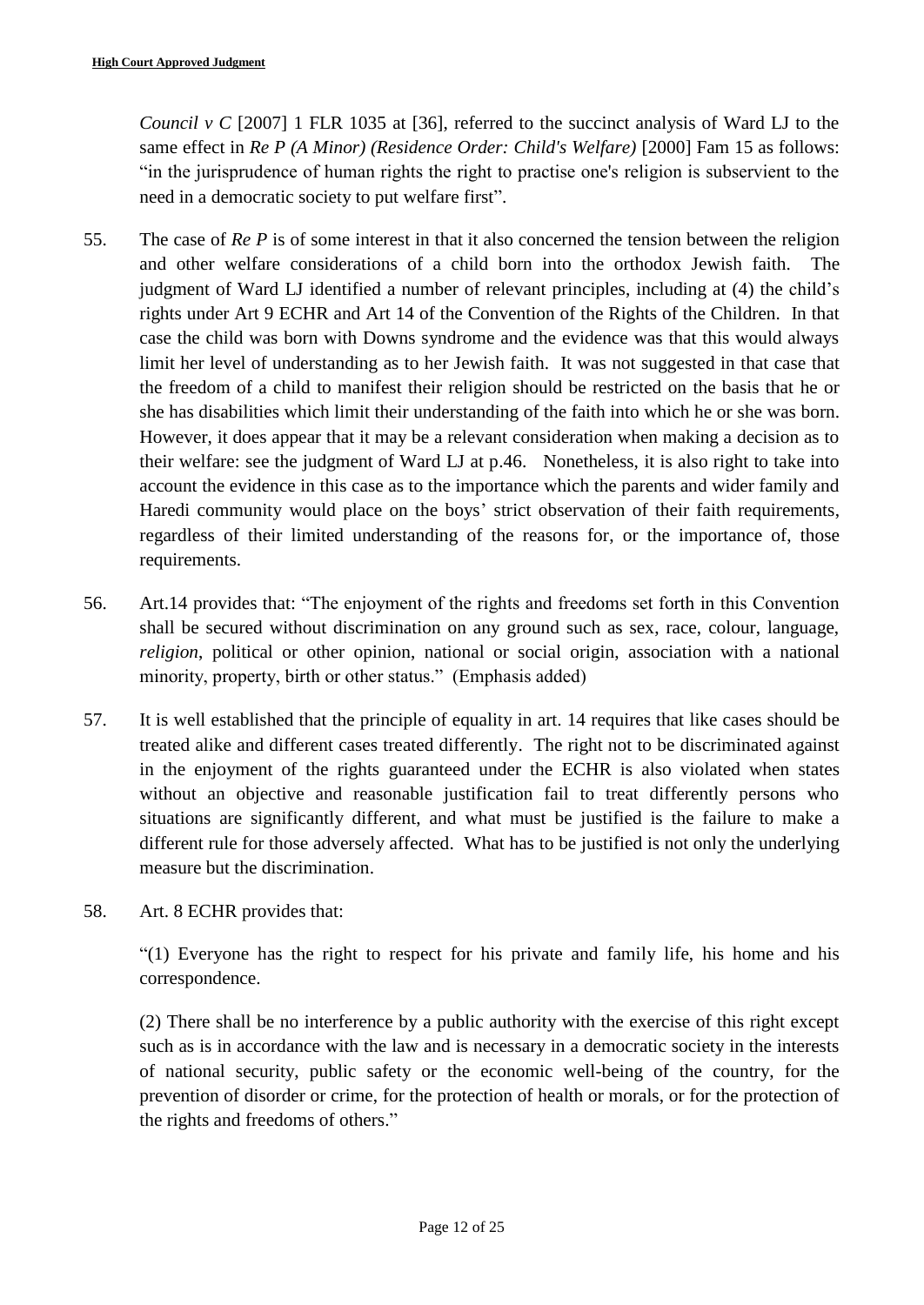- 59. It is common ground that this right is engaged and that private life includes matters of religious observance, particularly in the context of the family and wider community culture.
- 60. Turning to the Eq A 2010, section 19, so far as material, provides:

"(1)A person (A) discriminates against another (B) if A applies to B a provision, criterion or practice which is discriminatory in relation to a relevant protected characteristic of B's.<sup>4</sup>

(2) For the purposes of subsection (1), a provision, criterion or practice is discriminatory in relation to a relevant protected characteristic of B's if –

(a) A applies, or would apply, it to persons with whom B does not share the characteristic,

(b)it puts, or would put, persons with whom B shares the characteristic at a particular disadvantage when compared with persons with whom B does not share it,

(c) it puts, or would put, B at that disadvantage, and

(d)A cannot show it to be a proportionate means of achieving a legitimate aim."

61. Section 29, so far as material, provides:

"(1)A person (a 'service-provider') concerned with the provision of a service to the public or a section of the public (for payment or not) must not discriminate against a person requiring the service by not providing the person with the service.

(2) A service-provider (A) must not, in providing the service, discriminate against a person  $(B)$  –

- (a) as to the terms on which A provides the service to B;
- (b) by terminating the provision of the service to B;
- (c) by subjecting B to any other detriment.

…

1

(6) A person must not, in the exercise of a public function that is not the provision of a service to the public or a section of the public, do anything that constitutes discrimination … ."

62. Section 31(3) provides that:

"A reference to the provision of a service includes a reference to the provision of a service in the exercise of public function."

<sup>4</sup> The protected characteristics include religion and belief: section 4.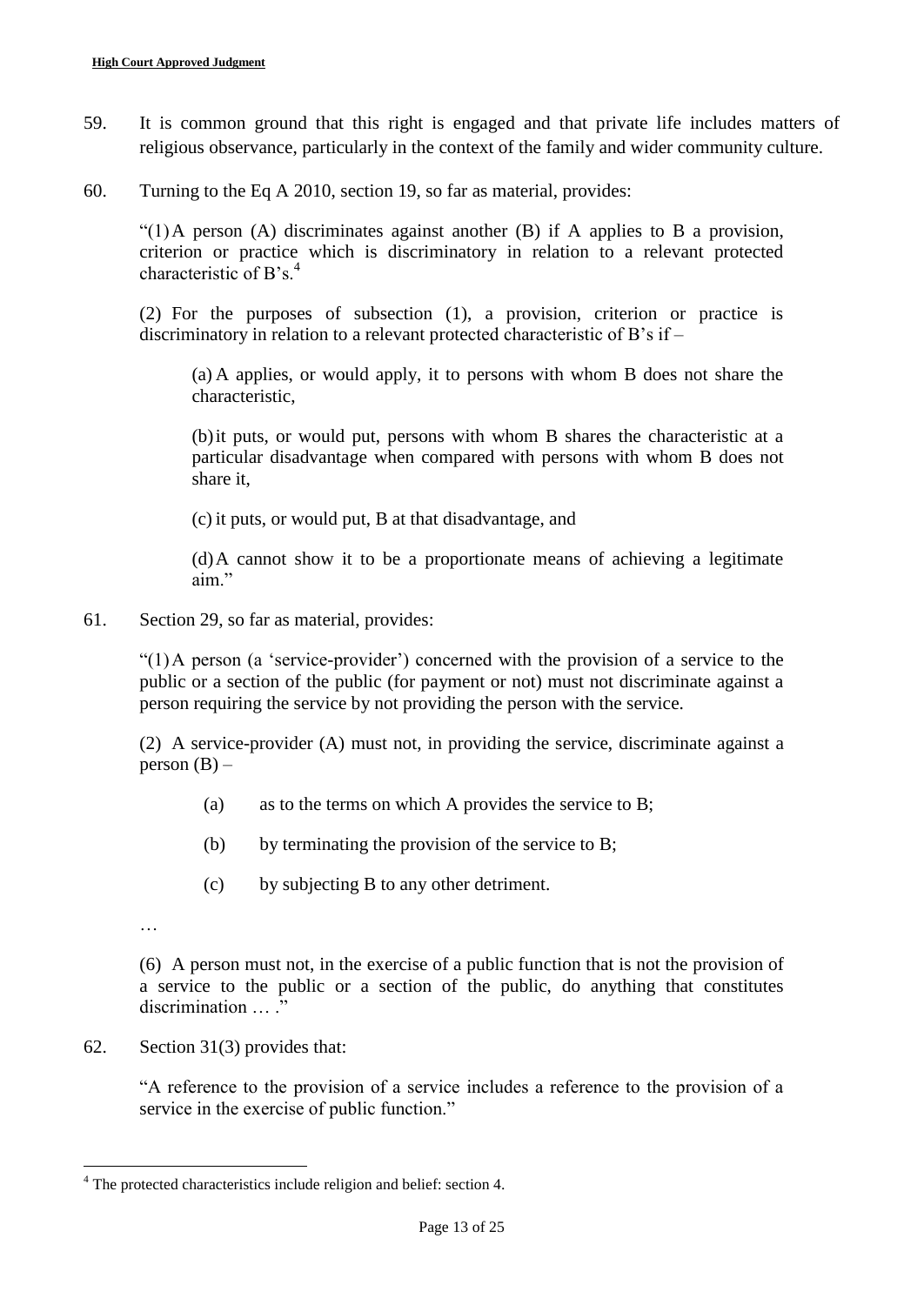63. It is well established in the field of discrimination law that a person is entitled to invoke not only an actual comparator but what is described as a hypothetical comparator. Thus, here the claimants are entitled to compare their position to that of a hypothetical comparator, namely a person who does not have their religious beliefs as regards dietary and Sabbath and other holy day observance. That person would be able to comply with the strict requirements of her faith in a way which the claimant would not be able to do. That would put the claimants at a particular disadvantage when compared with persons with whom they do not share the protected characteristic. The issue of proportionality which arises under section 19(2)(d) is in essence the same issue as arises under arts. 8, 9 and 14 of the ECHR.

# <span id="page-13-0"></span>**E. [Relevant events](#page-1-1) and evidence**

- 64. It would be both extremely time consuming and unnecessary, particularly since this is a JR where the court's function is not to make detailed factual findings or resolve factual disputes, to rehearse the chronology in detail. I will limit myself to summarising the relevant events and evidence.
- 65. A convenient starting point is the initial correspondence from the claimants' solicitors (**JMW**) to the defendant dated 8 September 2020 and concluding with the defendant's reply dated 9 October 2020. At this time the defendant's position was that it was providing support to both boys as children in need under s.17 CA 1989 and its care plan included support carers visiting the house at evenings and weekends as well as one overnight stay once a month once a local culturally appropriate placement was identified. The defendant had already provided a one week respite placement for the boys at Bayis Sheli in August under s.17(6) CA 1989, which had gone well, however it was denying any duty to accommodate under s.20(1)(c) or offering any accommodation under s.20(4) on the basis that it considered that the boys should remain at home with their family. JMW was asserting that unless further respite care was provided for an initial 4 - 6 week period at Bayis Sheli as the only culturally appropriate respite placement the family would likely reach breaking point and the duty under s.20 CA 1989 would be triggered. JMW noted that a child in need meeting held on 6 August 2020 had identified a number of concerns based upon the boys' conditions and behaviours and their impact on themselves and their family and that on the boys' return from Bayis Sheli the same pattern of behaviour had resumed, so that by 23 September 2020 all six children were placed on the Child Protection Register as being at risk of significant harm.
- 66. By 9 October 2020 the defendant had reconsidered its position and, on the basis that his parents were unable to keep A safe whilst in their care, had determined to accommodate him under s.20(4) CA 1989 for a 12 week placement, but not at Bayis Sheli on the basis that whilst there: (a) he would have only limited contact with his family, which would prejudice his chance of staying with his family long term; (b) he would lose the benefit of his attendance at his existing school. Instead, it was proposing an assessment at Birtenshaw on the basis that it believed that A's cultural and religious needs could be met to an appropriate standard by ensuring that he received a kosher diet and the staff were trained to ensure he could celebrate Jewish festivals. As regards B, the proposal was one overnight stay per fortnight at Birtenshaw under s.17(6).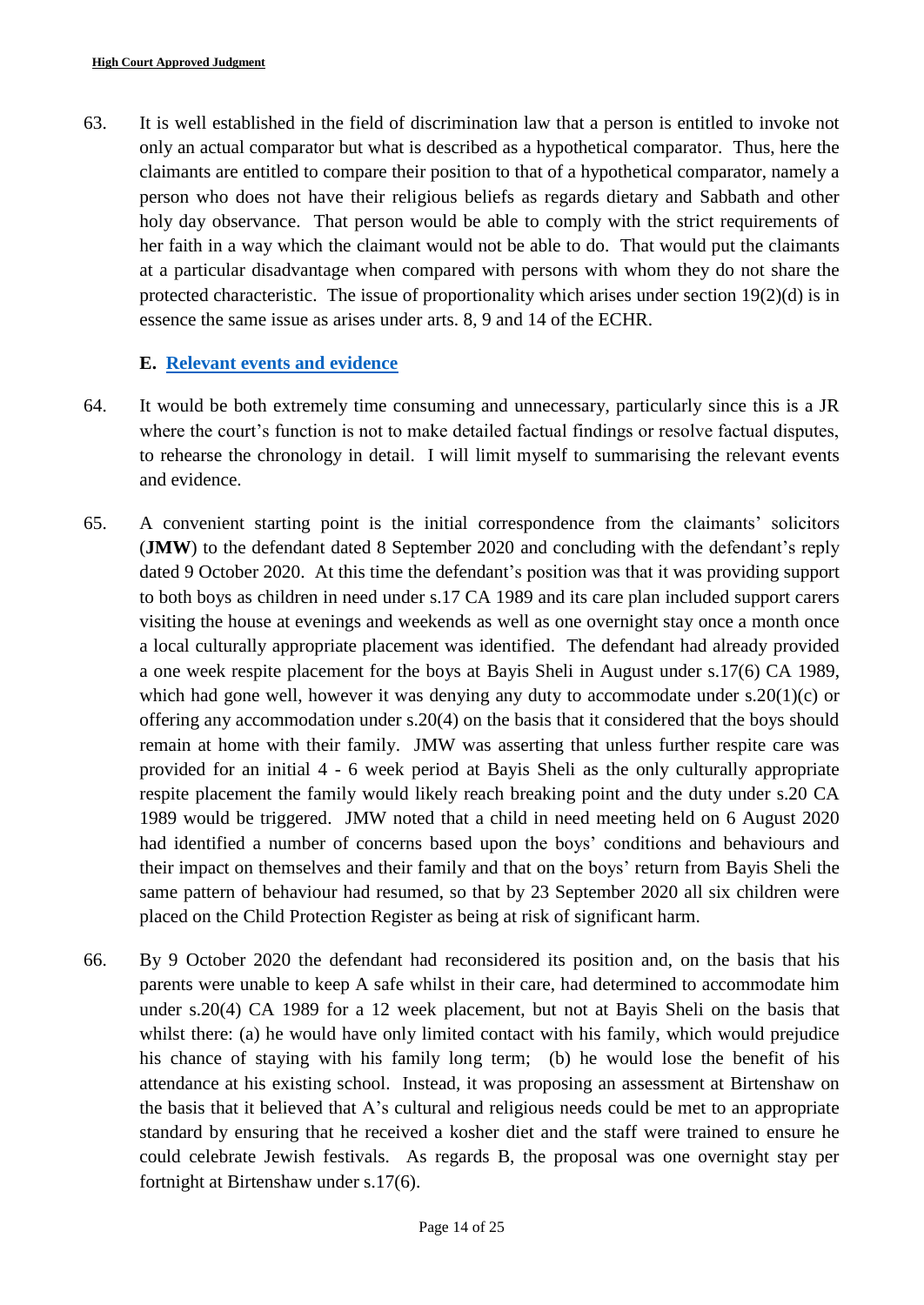- 67. JMW's response dated 13 October 2020 agreed the proposal for a 12 week placement for A but continued to assert that it should take place at Bayis Sheli on the basis that the facilities at Birtenshaw, including their catering facilities, would be unlikely to comply with dietary laws without separate facilities for milk and meat, outside kosher catering and the attendance of a mashgiach at every meal. They suggested a meeting involving Birtenshaw and the local Rabbi to explore whether these facilities could be provided and they also explained why the parents believed that they could keep regular contact with the boys at Bayis Sheli. They suggested that it was in the boys' interests to remain together and asked the defendant to reconsider its decision in that regard. They contended that a placement at Birtenshaw would infringe the boys' art. 9 rights.
- 68. There was then an unfortunate disagreement about whether or not a representative of JMW should be present at the proposed meeting. At that stage the position appeared to be that Birtenshaw was not prepared to offer a placement to the boys.
- 69. On 20 October 2020 the current claim was issued by the parents in their own names, asserting that the defendant's refusal to accommodate the boys at Bayis Sheli as the only identified appropriate placement was unlawful, in circumstances where it was said that a placement was urgently needed for both boys and where it appeared that Birtenshaw was no longer available and in any event unsuitable. An application for interim relief was made.
- 70. At the first hearing before me on 27 October 2020 I granted permission but refused interim relief, making certain consequential directions which resulted in the boys becoming claimants in place of their parents and, as urged by the parties, setting a tight timetable to a substantive hearing on 20 November 2020.
- 71. In the meantime, acting sensibly and encouraged by the court, the parties continued to discuss matters. At a meeting held on 10 November 2020 which was attended by the parents, uncle, Rabbi Sofer, representatives of the defendant and Birtenshaw (who had indicated that they were willing in principle to offer a placement to the boys) there was a detailed discussion as to whether or not Birtenshaw could and would put in place measures which might meet the boys' religious and cultural requirements in a way which would satisfy the parents, guided by the Rabbi. It was agreed that this was worth investigating further and the substantive hearing was adjourned. In the meantime the defendant was not prepared to offer any respite placement at Bayis Sheli, so that the pressure on the family remained. Unfortunately, despite further meetings and genuine efforts made on both sides to resolve outstanding matters, it did not prove possible for agreement to be reached, for reasons which I shall address later.
- 72. At a hearing held on 4 December 2020 Julian Knowles J. made an order for interim relief, requiring the defendant to provide respite accommodation for the boys at Bayis Sheli over two weeks over the forthcoming school holidays, and gave further directions including the provision of re-amended grounds. The unchallenged evidence from the claimants, supported by reports, is that both the boys and the wider family have found the respite stays at Bayis Sheli extremely positive experiences. The boys did have regular family contact through video means whilst at Bayis Sheli.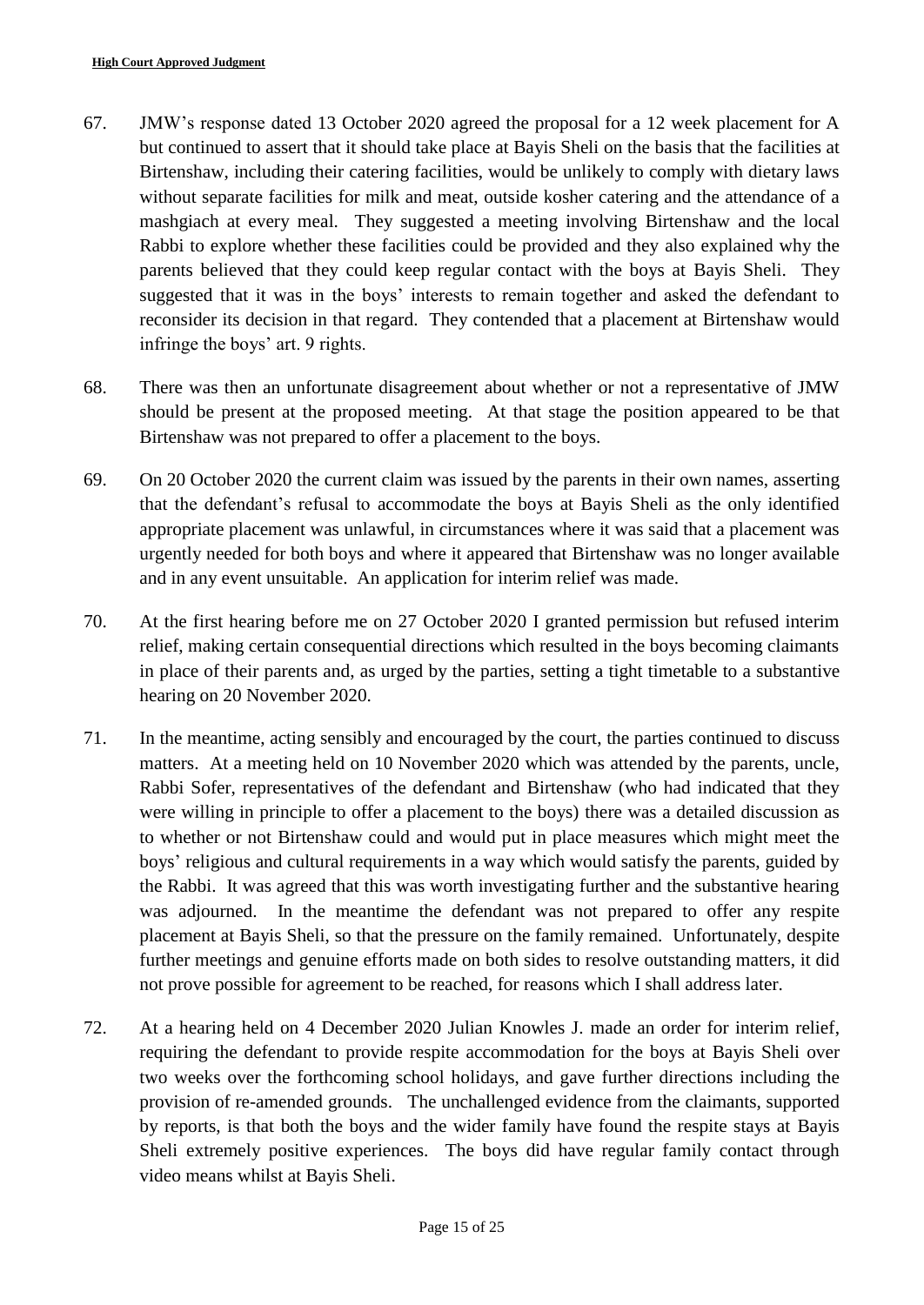- 73. At a further directions hearing held before me on 18 December 2020 the parties agreed that it would be helpful to obtain an assessment from an ISW as to the boys' capacity to comply with kosher dietary requirements and other religious observances if placed at Birtenshaw, given that in summary: (a) the claimants' position was that without the assistance and attendance of a mashgiach for food preparation and over the Sabbath the defendant's proposal were unacceptable, whereas: (b) the defendant's position was that the boys had or could develop sufficient skills to enable them sufficiently to comply with only limited assistance and attendance from a mashgiach. The substantive hearing was listed to take place on 16 February 2021 with directions for the exchange of further evidence and the production of the ISW assessment.
- 74. I now refer to the defendant's updated care plans for the boys dated 21 January 2021. It is clear that the defendant and Birtenshaw have carefully considered the evidence and explanations provided by the claimants and Rabbi Sofer as to the relevant dietary and other religious observances and have made every effort to seek to accommodate them. I pay tribute to the thought and effort which has gone into the care plans.
- 75. As regards A, the proposal is for him to be placed at Birtenshaw for 12 weeks for an assessment of his needs to formulate a long term care plan. It enables A to attend his current school and after school club. A detailed explanation of his daily routine is provided. The plan for days other than the Sabbath requires A to prepare, with support, simple kosher breakfasts and packed lunches and ready-made hot kosher evening meals. In terms of other religious observances he will be played pre-recorded prayers and blessings and will be assisted with religious requirements in terms of dressing and handwashing. For the Sabbath the routine is essentially the same, save that A will prepare his Friday evening ready-made hot meal using a slow cooker (because he is not allowed to start heating food on the Sabbath). He will be assisted to set the table for the Sabbath meal and pre-recorded prayers and blessings will be played. On the Saturday a mashgiach will attend for 1 to 1.5 hours to prepare the meal and perform all other religious observances. The staff will be provided with written instructions detailing the relevant Sabbath rules, including a prohibition on the use of electronic devices. On Sundays he will spend time at home, supported by a staff member. There is an aspiration for A to be able, in due course, to spend the whole of the Sabbath with the family, but it is acknowledged that this is not currently feasible: see Shaw 16.12.20 par.16. The care plan says that he will also be supported to participate in the Jewish festivals, but provides no details.
- 76. As regards B, the proposal is for him to remain at home and have short respite breaks at Birtenshaw on one Sunday every fortnight, staying from lunchtime until Monday morning when he would be taken to school. The care plan involves essentially the same routine as for A whilst he is at Birtenshaw. In addition, he would continue to have additional support at home for 10 hours per week.
- 77. In his most recent witness statement Rabbi Sofer states that he is unable to approve these proposals for the following principal reasons.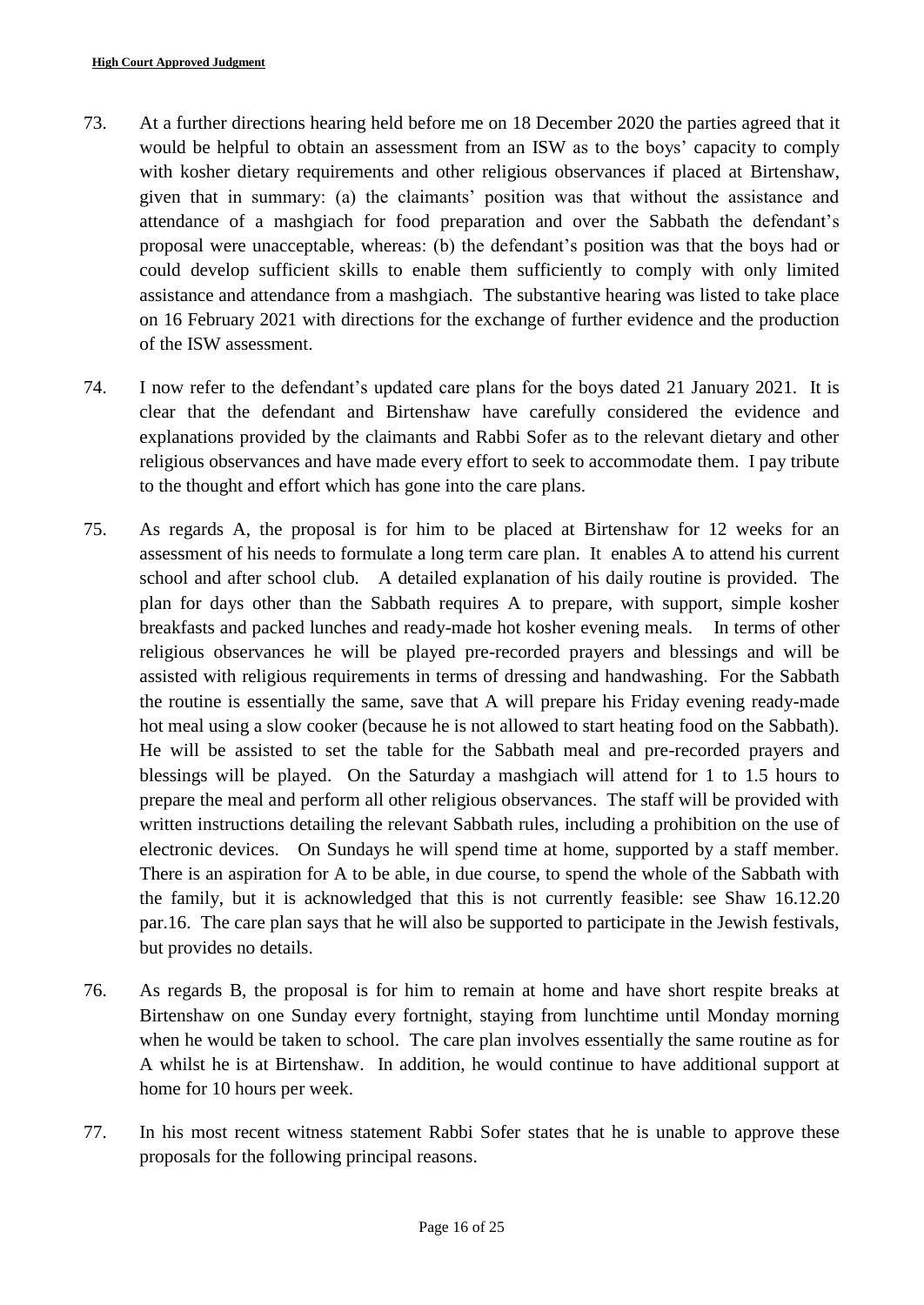- 78. In his opinion Birtenshaw could only be regarded as achieving kashrus status if a mashgiach was appointed to supervise its kashrus status. In his view this would include attending at Birtenshaw each evening mealtime for around 60 - 90 minutes either to supervise any kosher cooking or to check the packaging on any ready-made kosher food, turn on the oven, ensure that milk and meaty products are not mixed and serve the food to A. It appears from his witness statement that the need for an appointed supervisor arises regardless of the issue as to the boys' mental capacity, whereas as I read his witness statement the need for evening mealtime attendance would depend on whether or not A has sufficient capacity to undertake his own food preparation and cooking.
- 79. In his opinion the Sabbath proposals proposed by Birtenshaw are unacceptable because electronic devices and recordings are forbidden to be activated on the Sabbath and because the Friday night meal could not be prepared or celebrated by A without a mashgiach or some other orthodox Jew being present.
- 80. In his opinion the absence of developed proposals for Jewish festivals, in particular the forthcoming Passover, which lasts 8 days and has a number of additional requirements, is also unacceptable.
- 81. The ISW, Miss Jacqueline Stubbs, was duly appointed and instructed and proceeded to undertake an assessment and produce a report. Her conclusions are not challenged by either party.
- 82. In summary, the ISW was asked to consider whether or not A and B have the insight and the cognitive skills, physical skills and ability to carry out the necessary requirements to prepare and cook a Sabbath meal independently, or under supervision, as well as whether or not they are able to carry out the prayers and rituals forming part of the orthodox Jewish religion. The ISW records the arrangements proposed by Birtenshaw for the boys. It is apparent that they require intensive input from staff members based on following written instructions from the Rabbi about what must be done to ensure kosher dietary and other religious compliance. All hot food will be prepared by a Jewish person in accordance with Jewish dietary laws and delivered to Birtenshaw. Any fish or meat will need to be sealed and in the absence of a Jewish person will have to be unsealed by A or B. A or B will have to turn on the oven, because again a non-Jew cannot do so. The same is true of the service of the food. Milk and meat products and utensils must not be mixed. The written instructions will also specify what can and cannot be done over the Sabbath.
- 83. In summary, her conclusions as regards A were as follows:

"2.6. The results from the tasks show that A is able to undertake some of the tasks from the list of instructions with a high level of support from adults. However, he would not be able to undertake tasks independently nor does he have the cognitive insight to undertake the tasks without prompting from adults around him".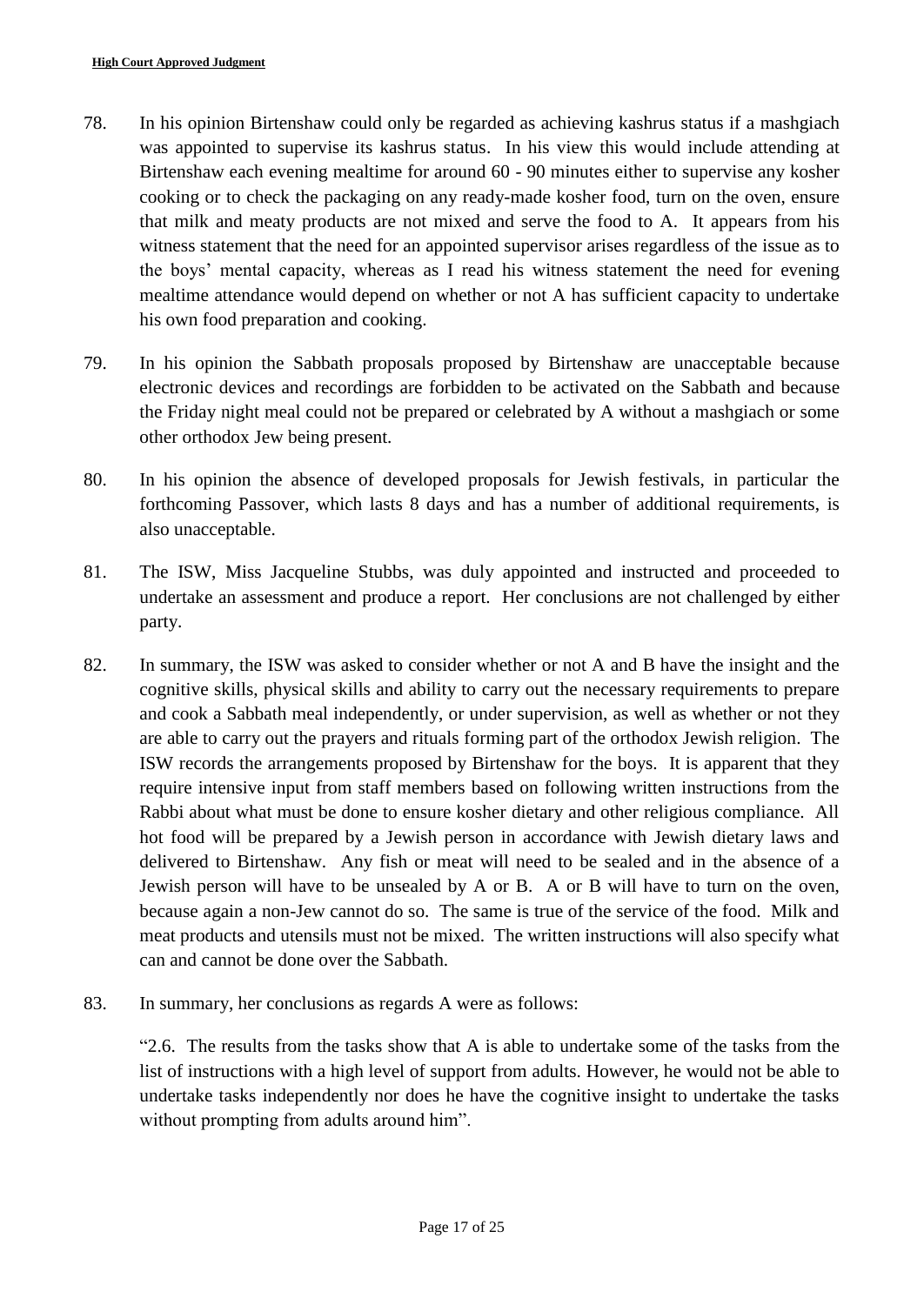"2.8. A has developed some independent skills through school where he has shown some insight of how to prepare and cook food and has the physical skills and the ability to undertake the tasks. A has no understanding around the risks within a kitchen and would need a high level of supervision and support from adults to be able to develop these skills in the future".

"2.7. In terms of his religion A lacked insight to understand the rituals and practices within his faith and religion. As highlighted above, it could be suggested that this may be related to the lack of opportunities to develop these skills or appropriate communication aids to help him understand his family religion. It would be recommended that further psychoeducation is needed to help him develop this understanding over a significant period of time where he is practising faith."

"2.8. In order for A to be able to carry out the care plan suggested by the local authority, he would need a long-term plan to build up to these expectations and would need to be realistic. A lacks insight into his religious aspects and this would need to be incorporated within the plan, under supervision with a person who is familiar with the customs, and this would need to be realistically developed over a significant period of time with repetitive and consistent practice."

84. As regards B, her conclusions were that:

"3.3. It is the conclusion in respect of B that due to his age, he does not have the skills or the ability to undertake the list of instructions. This may be related to the limited experience he has in terms of developing the understanding as to date he has relied on adults to undertake tasks for him based on the best interests of the child. However, B was able to undertake some basic tasks himself in terms of making and preparing a bowl of cereal and a sandwich, but lacked any skills or understanding around the dangers of the kitchen and the potential risks. It may be suggested that as B develops and matures, he may be able to develop the skills to undertake parts of the Sabbath."

"3.4. In terms of his religion, B lacked insight to understand the rituals and practices within his faith and religion. As highlighted above, it could be suggested that this may be related to the lack of opportunities to develop these skills or lack of appropriate communication aids to help him understand his family religion. It would be recommended that further psychoeducation is needed to help him develop this understanding over a significant period of time where he is practising his faith."

# **F**. **[Discussion and judgment](#page-1-1)**

<span id="page-17-0"></span>85. In the light of the up to date evidence from the parties and the ISW it is possible to determine this case on a relatively narrow basis and I shall do so. Nonetheless, given that the case has been argued on a wider basis, and given that there may be future developments as regards the boys on which it may be helpful for the parties to have my views on these wider issues, I will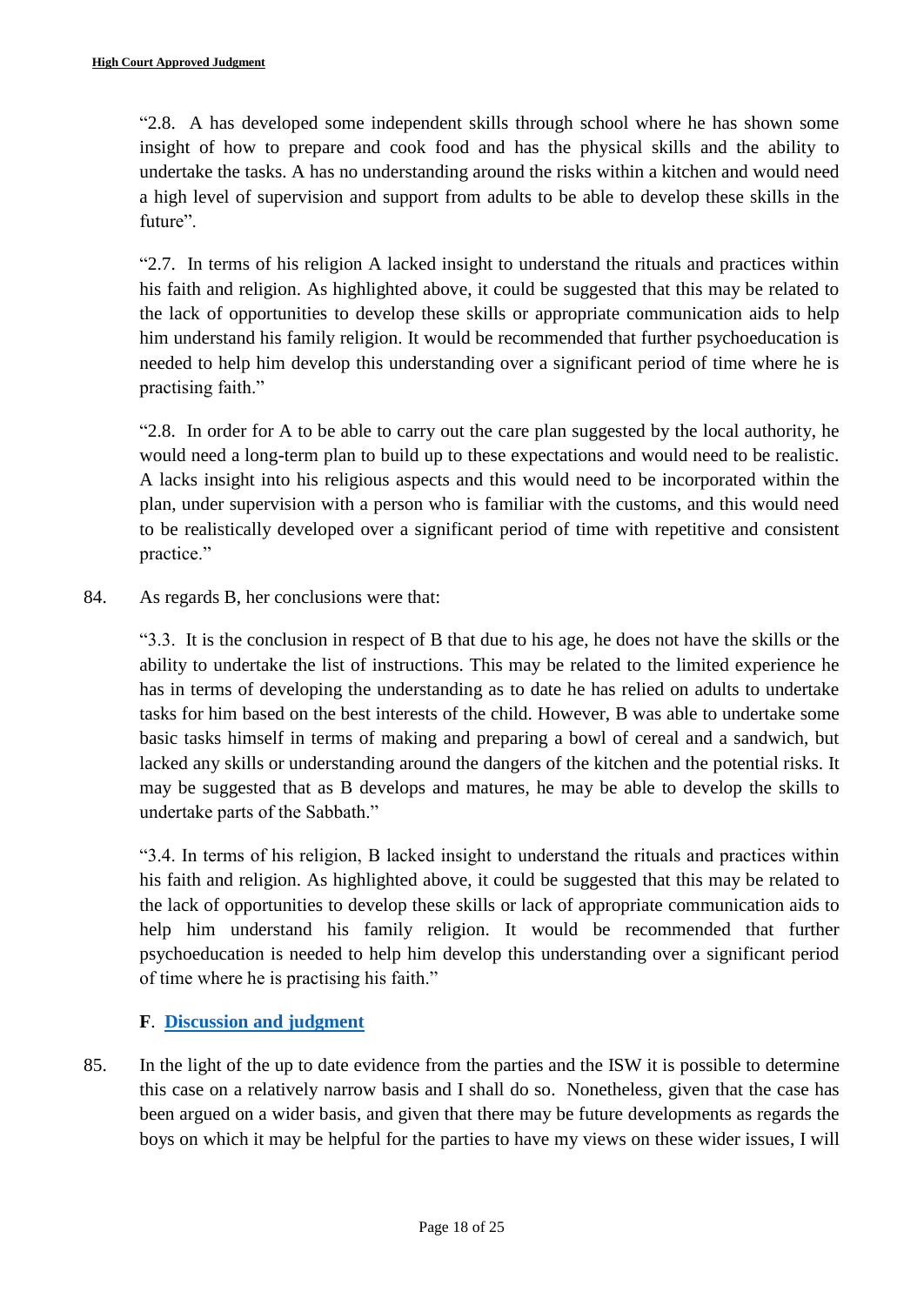also address the issues which arise on a wider basis albeit that they are not strictly necessary to my decision on the narrow basis.

### *The narrow basis of decision*

- 86. As regards A, as I have said the current care plan envisages that he will spend the whole of the 12 week assessment placement in Birtenshaw, including the Sabbath and any other religious festivals which fall within those 12 weeks, save for home visits on Sundays. The aspiration for him to spend the Sabbath with his family is no more than an aspiration and there is no detailed proposal in relation to religious festivals including, importantly, the forthcoming Passover.
- 87. In my judgment this proposal will not allow him to manifest his religion in worship, practice or observance, subject only to necessary limitations and, hence, will contravene art. 8 and art. 9 ECHR, for the following reasons:

(a) Unless arrangements can be made for a mashgiach or some other suitable observant orthodox Jew to attend Birtenshaw on Friday for the Sabbath Friday evening meal as well as on Saturday for the Sabbath Saturday lunchtime meal, so that a kosher meal may be prepared and consumed and the surrounding prayers and other religious observances performed on both occasions, A will be unable to keep kosher and participate in the necessary Sabbath observances which are a crucial part of his faith. That is because it is clear from the evidence of the ISW that: (a) there is no certainty that A would have the capacity or competence to prepare both Sabbath meals with hot cooked food by himself, even under the supervision of a non-Jewish staff member, in such a way that they would comply with kashrus requirements; (b) he would be unable to perform the surrounding prayers and other religious observances, both because he personally would be unable to do so, even under the supervision of a non-Jewish staff member, and because it would be forbidden for pre-recorded prayers to be played. Since Birtenshaw is unwilling, for perfectly understandable reasons to do with the broader interests of all of its accommodated children, to allow a mashgiach or other non-staff orthodox Jew to be present on both occasions, that means that there will be a significant interference with his religious freedom and his family and private life.

(b) Unless suitable arrangements can be made to enable A to observe the required religious observances at Birtenshaw for Passover, or indeed any other holy days occurring during the 12 week placement, then again he will be unable to manifest his religion subject only to necessary limitations. Again, since Birtenshaw would not be willing to permit the attendance of a mashgiach or other non-staff orthodox Jew for anything other than one Saturday lunchtime, it is plain that - even leaving aside other observances particular to individual holy days or festivals - there would be a significant interference with his religious freedom and his family and private life.

(c) In my judgment it cannot realistically be argued that these limitations are necessary for the protection either of A's own health or of the health or rights of his parents or siblings or of the other children at Birtenshaw. That is because: (a) as a matter of principle, necessity is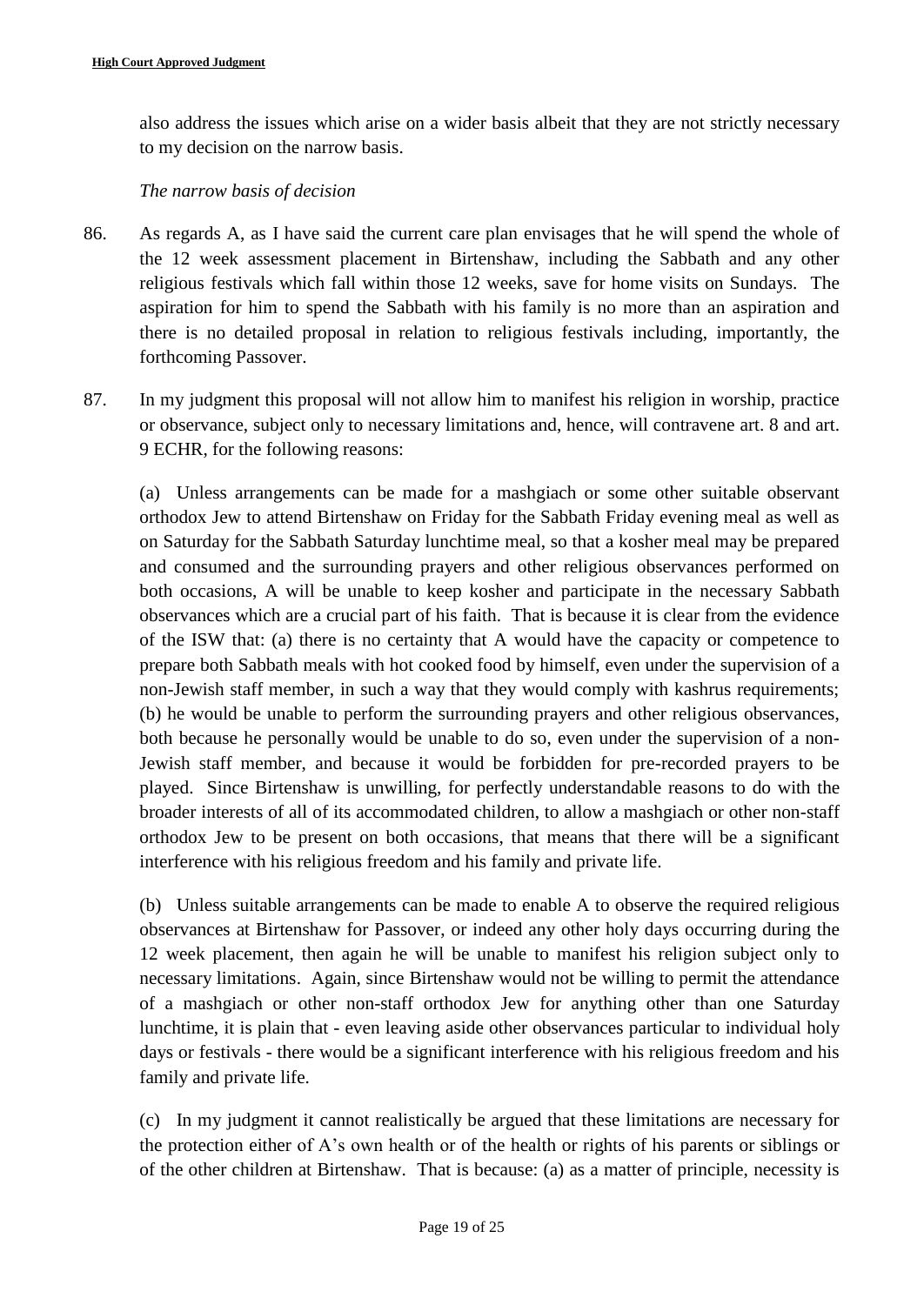a demanding obstacle to overcome; (b) it cannot be necessary for the protection of A's health or that of his family that he must attend Birtenshaw and suffer these significant restrictions, when there are alternatives - such as his attending Bayis Sheli instead or through the provision of support staff at home - which would not involve the same restrictions; and (c) there is no sufficient evidence that it would be necessary for the protection of the health of the other children at Birtenshaw for A not to have such attendance of a mashgiach or other observant Jew as required over the Sabbath and other holy days or festivals.

(d) As regards the alternative of attending Bayis Sheli, whilst it is true that there would be an adverse impact on A's ability to spend time with his family and on his existing education and post-school activity, given the relatively limited extent of planned contact with his family at Birtenshaw and given the availability of educational facilities and post school activities at Bayis Sheli it cannot realistically be argued in my judgment that this adverse effect is so important that it makes it necessary for A to be placed at Birtenshaw as opposed to Bayis Sheli.

- 88. As regards B, the position is different, since the proposal for one overnight stay every other Sunday does not have the same adverse impact on his freedom to manifest his religion. I accept that in his case, given his relatively young age and lack of development, he could not prepare and eat a kosher hot cooked evening meal, even if ready-made and even under supervision from a staff member, given the need for him to be able to unwrap twice wrapped meat or fish food and heat up, serve and consume such food without assistance from a nonorthodox Jew. To do so he would need the attendance of a mashgiach or other orthodox Jew for the Sunday evening meal and, as matters currently stand, that would not be permitted by Birtenshaw.
- 89. Nonetheless, I am satisfied that for one day each fortnight he could manage with a simple cold sandwich type meal for lunch and for dinner, or even a takeaway meal for dinner<sup>5</sup>, and in my judgment this was not such a limitation on his freedom to manifest his religion or observance as to breach arts. 8 or 9.
- 90. In oral argument it was suggested that even on this basis there was a risk that he might inadvertently take non-kosher food from the kitchen or from the plate of another child. However, it must be remembered that he would have at least 1:1 supervision at Birtenshaw and it seems to me that this possibility is not more than speculation and has not prevented, for example, A having been educated at a non-Jewish specialist school for some years now.
- 91. Nor, it seems to me, could I properly conclude that such a proposal was contrary to the defendant's obligations under the CA 1989 or public law unreasonable or irrational. It must be remembered that the defendant's proposal regarding B is put forward on the basis that it accepts that A should have a 12 week placement and considers that with limited respite and with home support the parents may be able to manage B if they do not have A at home as well. The parents accept that this is worth exploring. A decision not to offer a weekend

<sup>5</sup> <sup>5</sup> There is evidence that there is a local kosher pizza delivery service.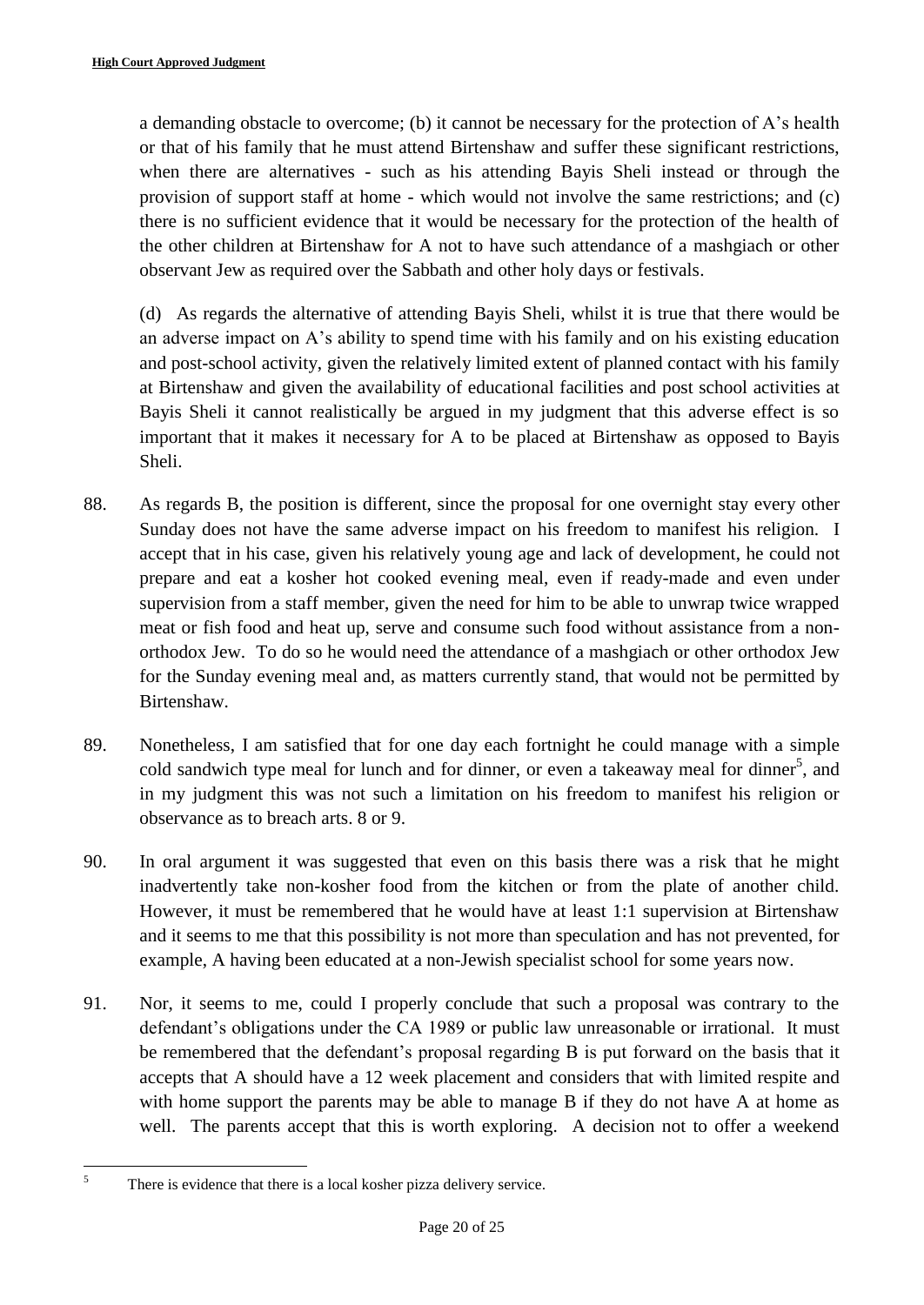placement at Bayis Sheli each fortnight instead cannot in my judgment be viewed as public law unreasonable or irrational. I can see the force of the claimants' argument that in addition to a one night per fortnight respite placement the defendant should also provide longer respite placement at holidays. However, I do not consider that the decision to the contrary, given that it is not set in stone, so that if the existing proposal was not working then of course the defendant would have to reconsider, could be regarded as public law unreasonable or irrational.

- 92. If the defendant chose to offer B weekend placements and/or extended placements over holiday periods, then for the same reasons I have given as regards A I would accept that in those circumstances the defendant could not reasonably decide to place B at Birtenshaw over the Sabbath or for any extended period including religious festivals. However, that is not the current position and thus not strictly necessary to determine for the purposes of this case, although I do nonetheless address it in a little more detail later.
- 93. Given these conclusions it follows that as regards A the claim succeeds whereas as regards B the claim fails.

#### *Wider considerations*

- 94. Given that the situation is fluid, and given that I have heard full argument, it seems to me to be helpful to seek to address the wider considerations which have been raised and which may arise for decision by the defendant and, potentially, determination by the court in the future.
- 95. The starting point for discussion is the CA 1989. There is a preliminary issue raised under the re-amended grounds as to whether or not the defendant ought to have accepted a duty to provide assessment or respite accommodation under s.20(1)(c) instead of agreeing to provide accommodation to A under s.20(4) and to B under s.17(6). This issue is not of any great direct significance in this case in my view, since the defendant is offering to provide accommodation to both boys and the only issue between the parties is where that accommodation should be and over what periods. So far as I am able to discern, with the benefit of counsels' assistance, the only differences are that: (a) if accommodation is provided under s.17(6) then the child is not a looked after child and hence the obligations in s.22(4) and (5) and in s.22C do not directly apply; and (b) if I had been satisfied that the defendant was obliged to offer accommodation under s.20(1)(c), because if I was satisfied that it could not lawfully do so at Birtenshaw, then it would follow that the defendant would be obliged to do so elsewhere, as opposed to taking the view that it would be entitled simply to decline to offer to provide any accommodation anywhere else. However: (a) as to the first point, it cannot seriously be argued that the local authority would not be obliged to consider the same matters as material considerations when making a decision under s.17(6); and (b) as to the second point, the issue appears theoretical, since there is no indication than this is the defendant's position.
- 96. Nonetheless, insofar as I need to decide the point, I am not satisfied that this ground has been made out. As already indicated, it is not for me to assume the decision-making function of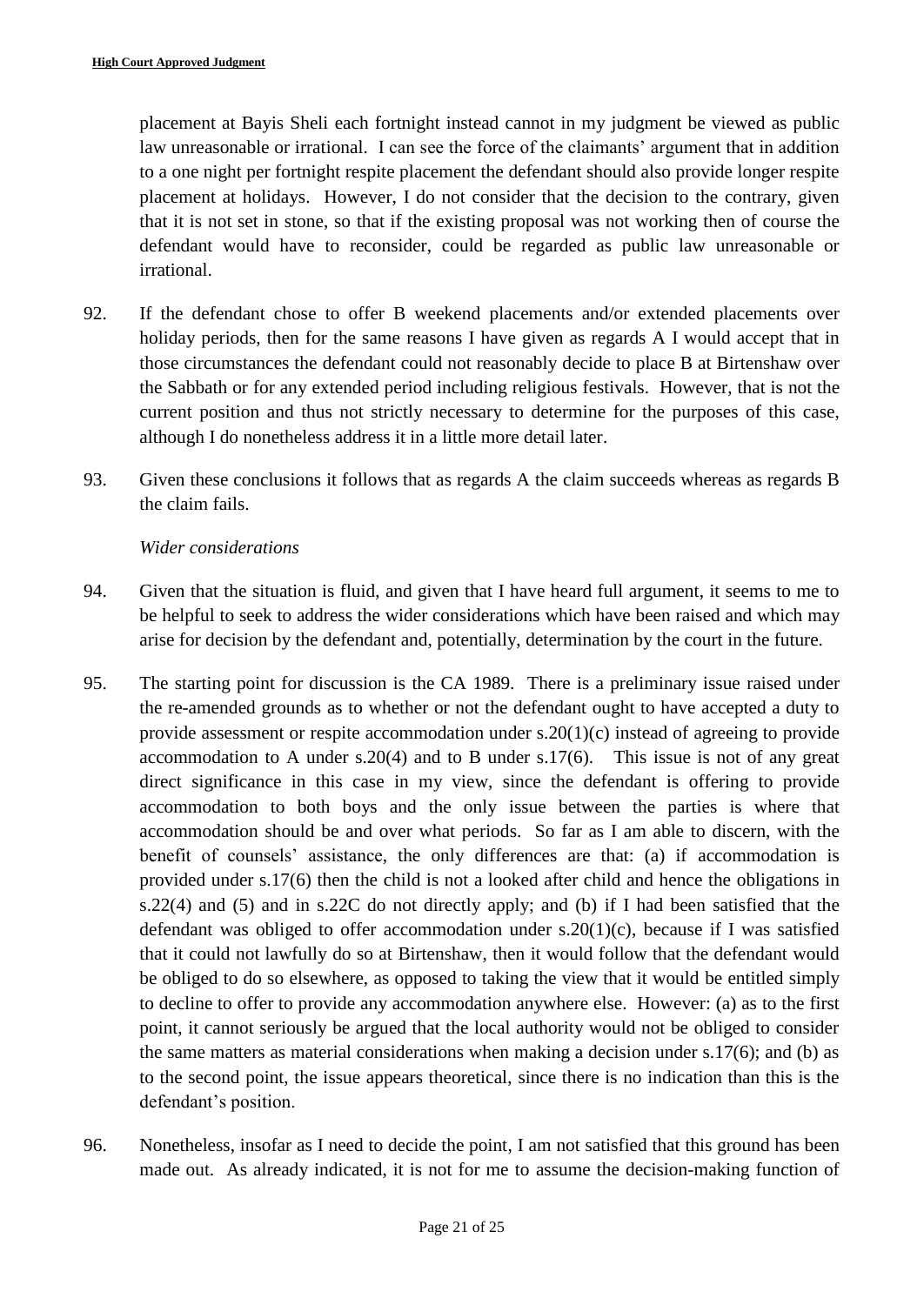the local authority. Without wishing in any way to minimise the impact of the boys' behaviour upon each other, their parents and their siblings, I am unable on the evidence to conclude that the parents are prevented from providing the boys with suitable accommodation or care such that the only rational conclusion open to the defendant is that they require accommodation elsewhere, even if only temporarily by way of respite care. I must bear in mind that the defendant has taken steps to provide and has paid for after school and weekend support to the boys at home. There is no evidence from an ISW or otherwise which shows that this is so inadequate that only the provision of accommodation outside the home can meet the boys' requirements.

- 97. This is not a case where it can be said on the basis of the current evidence that the only public law reasonable or rational decision open to the defendant is that the boys must be provided with accommodation under s.20(1)(c) instead of some other suitable package of care and support which would not involve the provision of accommodation.
- 98. As to the wider argument about public law unreasonableness or irrationality, in submissions Mr Mansfield for the claimants naturally emphasised the obligation in s.22(5) CA 1989 to give due consideration to the wishes and feelings of the parents and to the child's religious persuasion and cultural background. He submitted, and I accept, that giving due consideration to the child's religious persuasion would require the local authority to give due consideration to the child's rights under art. 9 ECHR. Mr Harrop-Griffiths for the defendant did not challenge this, but naturally also emphasised the obligation in s.22C(8) to ensure, so far as reasonably practicable, that the placement allows the child to live near his home and does not disrupt his education.
- 99. I do not think that as a matter of statutory construction there is any order of precedence as between these statutory factors. The local authority must clearly comply with both obligations but in my view as a matter of construction neither trumps the other in case of any conflict. In many cases, such as the present, they may pull in different ways, so that it is for the local authority as the decision maker to make the decision, which will be lawful so long as it does give proper consideration to both factors and its decision is not outside the ambit of what is public law reasonable and rational.
- 100. Given my decision on the narrow basis, and given my observations below in relation to the claims under arts. 8 and 9 ECHR, I do not think it necessary or helpful to make any more general observations in relation to public law unreasonableness or irrationality in this case. I can see, for example, that if the defendant had proposed a placement at Birtenshaw which involved A spending each Sabbath and other religious festival at home on the basis of the provision of suitable home support, and which allowed A to receive sufficient training to ensure he could prepare ready-made kosher hot cooked meals during the rest of the week, it might be difficult to conclude that such a decision was clearly public law unreasonable or irrational. The defendant would have been entitled to weigh the relative advantages and disadvantages of each course and could in my view have reached a decision either way which would not obviously have been public law unreasonable or irrational.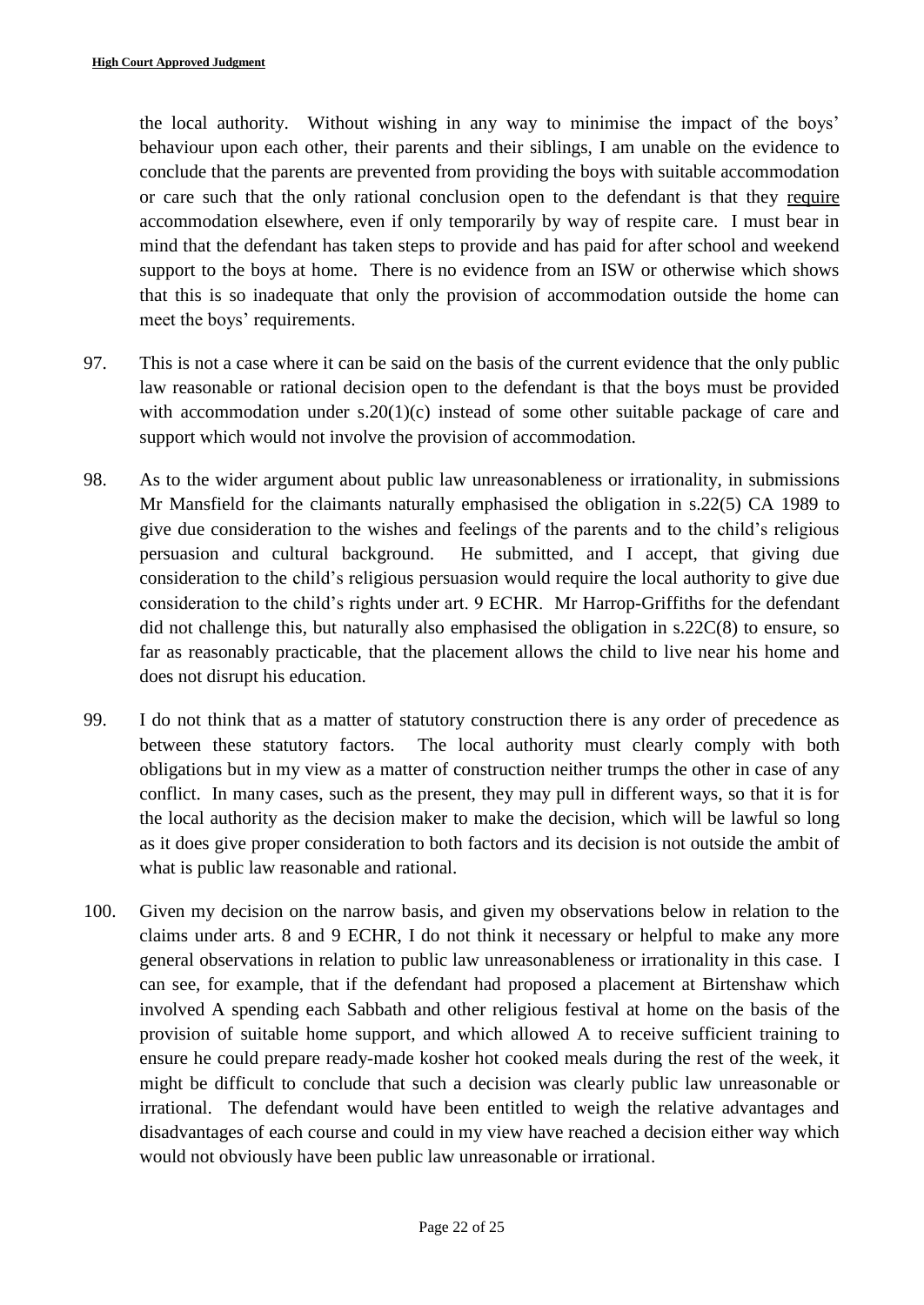- 101. However, as I have said, when considering the question under arts. 8 and 9 ECHR the court is required to reach its own determination, albeit according the defendant an appropriate margin within which to make its own decisions as the primary decision making body with knowledge and familiarity with matters relevant to the rights and interests of children such as the boys here and the available options which this court does not necessarily have.
- 102. In a case such as the present the court has to conduct an enquiry into, and conduct a balancing exercise as between: (a) the nature and extent of, and necessity for, the limitations on the boys' right to manifest their religion if placed at Birtenshaw; and (b) the risk of harm, whether in the short term, the medium term or the long term, to the health and welfare of the boys if placed at Bayis Sheli rather than locally.
- 103. Such an enquiry is inevitably fact specific. That is particularly important in a case such as the present. That is because if, as the evidence demonstrates, neither of the boys could observe their orthodox Jewish dietary and other religious observances at Birtenshaw in any meaningful way under the current care plans, given their own lack of capacity and the restrictions imposed on the attendance of a mashgiach or other observant orthodox Jew to enable them to do so, then in my view that factor would carry very substantial weight indeed. In my view there would have to be very significant countervailing considerations to justify such a placement.
- 104. Here, the primary countervailing considerations put forward by the defendant are the harm to the health and welfare of the boys through the impact upon their family life and their existing educational and other activities if they were accommodated at Bayis Sheli. These are of course extremely important considerations which require careful consideration.
- 105. In this case it would be necessary to consider with some care how the boys' family and educational and other life would differ if placed at Birtenshaw and at Bayis Sheli. As matters stand there is of course the added complication of Covid-19 related restrictions, but I will attempt to take a rather longer term view on the basis that as at the time of writing there is an expectation that by this summer life should be able to return to something like normal.
- 106. As regards A, if placed at Birtenshaw he would have the benefit of seeing his family in person every Sunday. It is unlikely that unless the care plan changed he would see them more often. That is because: (a) the parents have no realistic opportunity during the working week to visit Birtenshaw, given the father's work commitments and the overwhelming pressure of their other child commitments; (b) a mid-week overnight stay is unlikely to be satisfactory for similar reasons; (c) the parents cannot travel to Birtenshaw to visit A during the Sabbath. Of course he could have contact with his family by video meeting throughout the week other than over the Sabbath and religious festivals where as I have said the use of electronic devices is prohibited.
- 107. If placed at Bayis Sheli there would be the same opportunities for video contact. The parents have also said that they would arrange to visit Bayis Sheli regularly to see A at weekends, either by one parent travelling down alone or by the whole family travelling down together.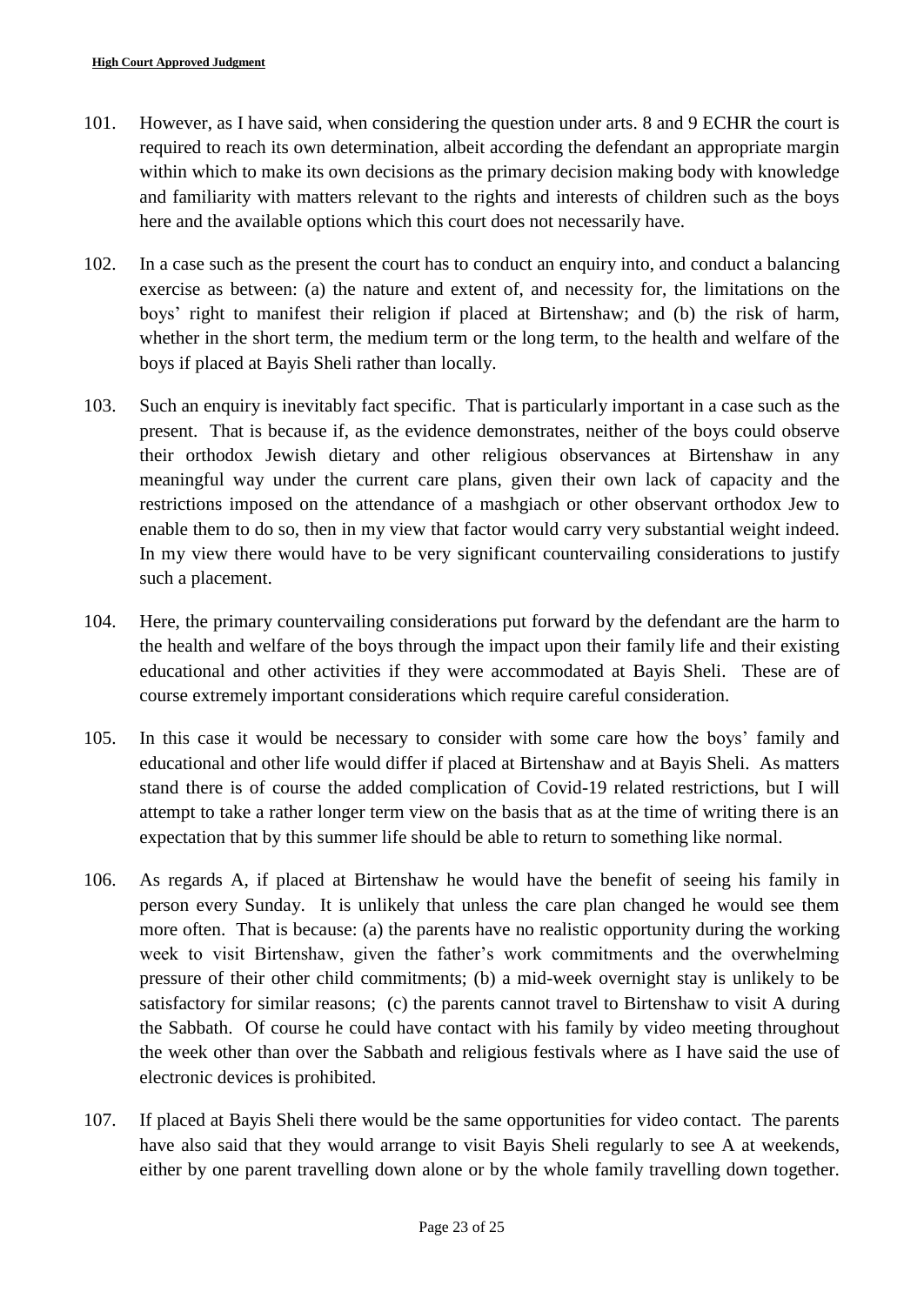They do have relatives living local to Bayis Sheli where they could stay and where A might be able to join them. However, it is obvious that any visits could not involve travel during the Sabbath or during religious festivals when travel is forbidden and would also need to work around family work and school commitments so that, as the father realistically recognised in his evidence, extended family visits could only take place out of school term.

- 108. Whilst it follows that there would be a significant reduction between the overall amount of family contact for A if at Bayis Sheli, it can also be seen that the difference between the position at Birtenshaw and Bayis Sheli is not as stark as might at first appear. Moreover, whilst it would be easier for A to be able to go home for Sabbath and religious festivals if at Birtenshaw, it would not be impossible for him to do so if at Bayis Sheli so long as suitable transport could be arranged by the family, as was arranged over the recent respite break.
- 109. So far as A's education and other activities are concerned, if he was accommodated at Birtenshaw he would be able to continue at his current school and after-school club, both of which he enjoys and finds beneficial. However, as matters presently stand the importance of not disrupting A's education is of less weight in this case than it might be in other cases, since: (a) A will have to leave his current school at the end of this school year in any event; (b) his attendance over the last year has been much disrupted by Covid-19; (c) the evidence shows that A would have access to perfectly good educational facilities at Bayis Sheli; and (d) the after-school provision at Bayis Sheli is on any view at least as good as that already enjoyed by him.
- 110. There is, I appreciate, a risk in the medium to long term that A might become more institutionalised at Bayis Sheli than at Birtenshaw and that this might make it more difficult for him to re-establish himself in Manchester close to his family when he ceases to be a child. However, it is difficult to assess how much of a risk this really is at this stage, and I do not consider that it can be a decisive factor in this case.
- 111. Moreover, it is important to have regard to the wider benefits of being at Bayis Sheli. It seems to me that a placement at Bayis Sheli would offer A the advantage of building stable and enduring relationships and deepening his appreciation of his faith and culture in a way which would be more difficult when comparing the alternative of accommodation at Birtenshaw with family time in what will, for the immediate future at least, always be a rather pressured environment. The fact that he has been to Bayis Sheli twice now and clearly both enjoyed and benefitted from it cannot be ignored.
- 112. Overall, it seems clear to me that in the absence of some realistic plan for A to be able to return home from Birtenshaw every Sabbath and at religious festivals the interference with his art. 8 and 9 ECHR rights by placing him at Birtenshaw cannot be justified as necessary.
- 113. So far as B is concerned, there is really no more to be said than I have already said when deciding the narrow ground. There may come a time when it becomes apparent that B needs more than overnight accommodation of one or possibly more weekdays each week. If so, then similar considerations to those discussed above as regards A would apply, especially if